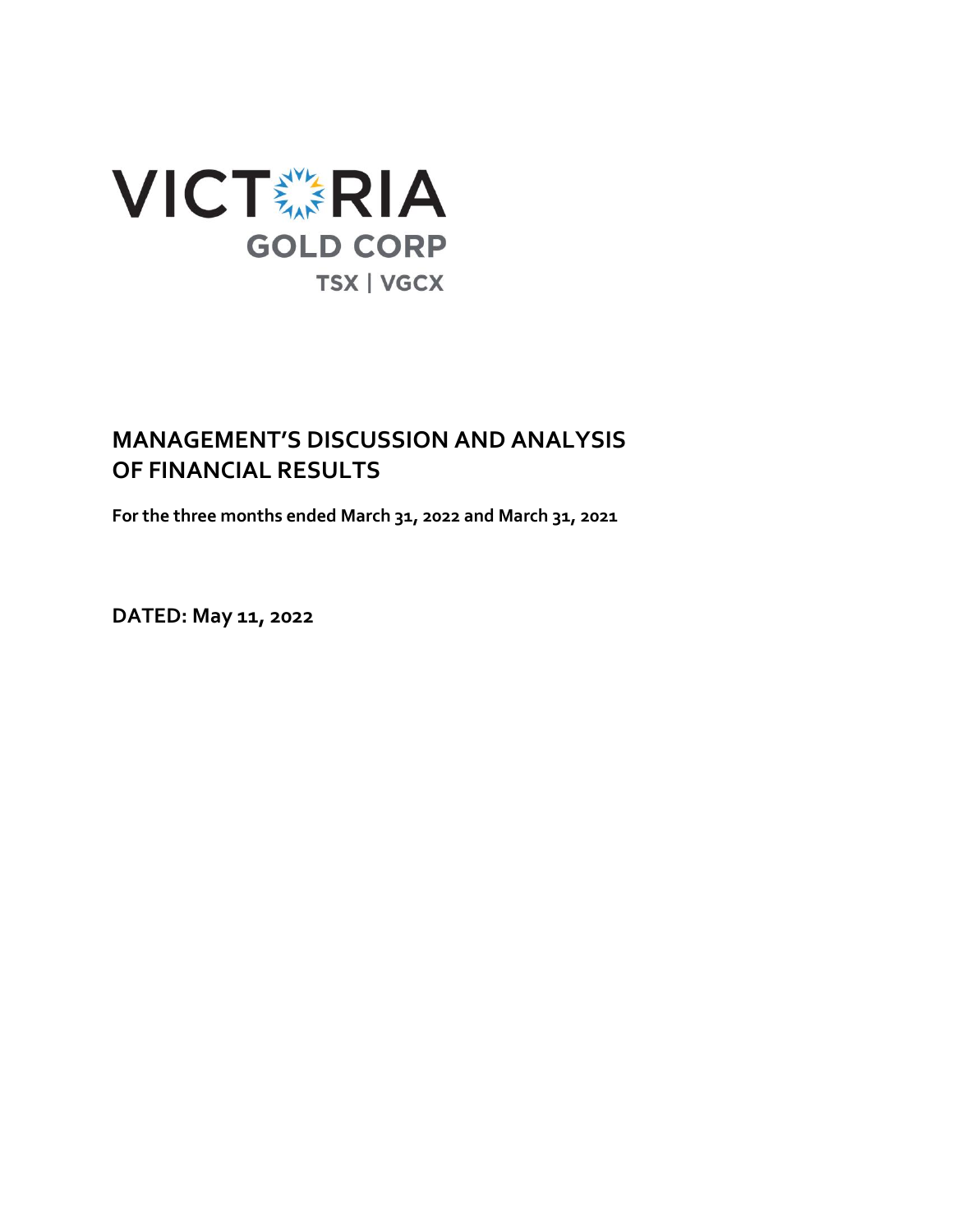# **TABLE OF CONTENTS**

| a)<br>b)<br>C) |  |
|----------------|--|
|                |  |
|                |  |
|                |  |
|                |  |
|                |  |
|                |  |
|                |  |
|                |  |
|                |  |
|                |  |
|                |  |
|                |  |
|                |  |
|                |  |
|                |  |
|                |  |
|                |  |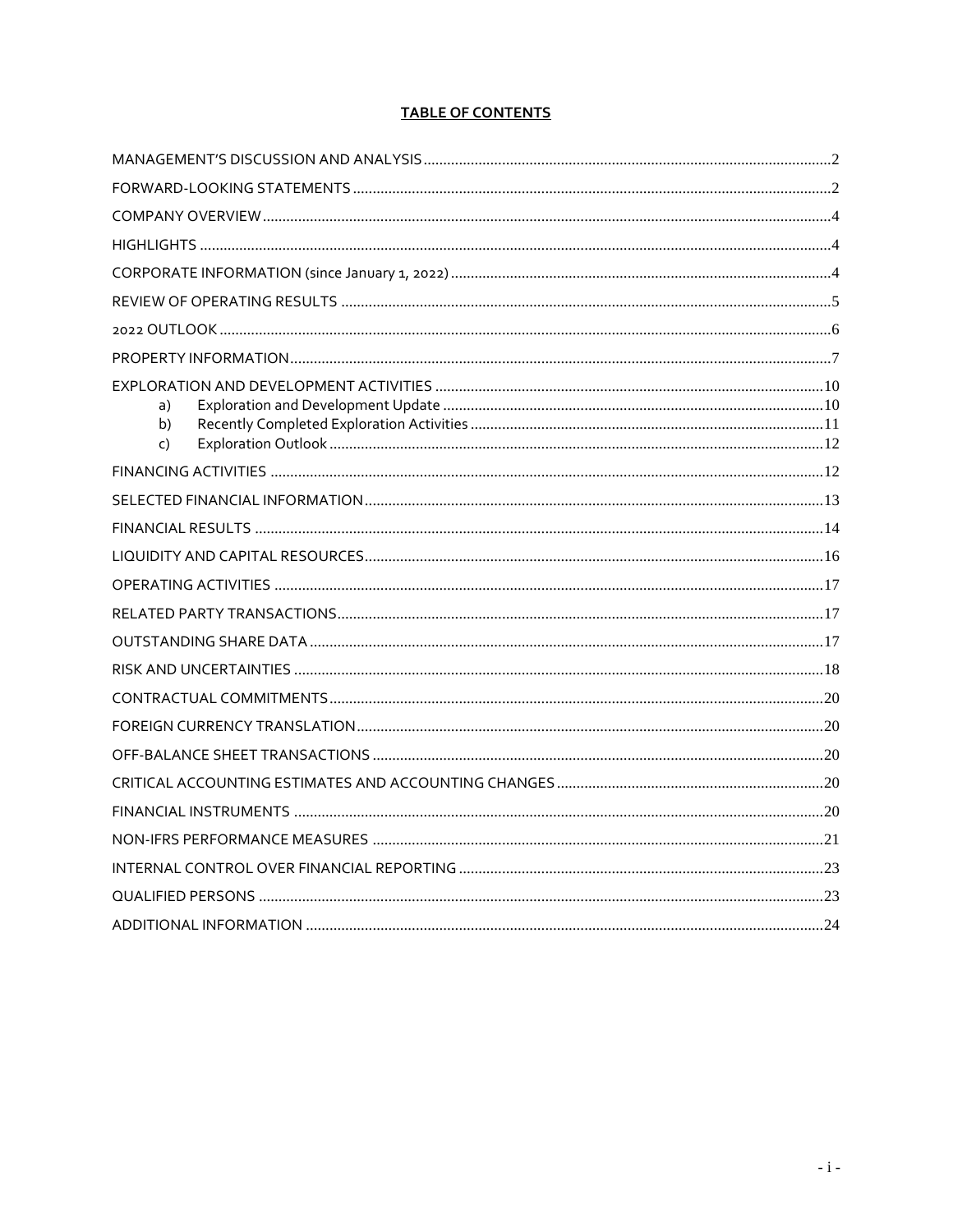#### **VICTORIA GOLD CORP.**

#### <span id="page-2-0"></span>**MANAGEMENT'S DISCUSSION AND ANALYSIS**

*This Management's Discussion and Analysis has been prepared as at May 11, 2022 and contains certain "Forward-Looking Statements" within the meaning of the Canadian Securities laws. All statements, other than statements of historical fact, included herein, including, without limitation, statements regarding potential mineralization, mineral resources and mineral reserves, exploration results and future plans and objectives of Victoria Gold Corp. (the "Company" or "Victoria") are forward-looking statements that involve various risks and uncertainties. There can be no assurance that such statements will prove to be accurate and actual results and future events could differ materially from those anticipated in such statements.*

The following management's discussion and analysis ("MD&A") of the operating results and financial position of the Company should be read in conjunction with the accompanying unaudited condensed consolidated interim financial statements and the notes thereto of the Company for the three month period ended March 31, 2022 and March 31, 2021. These condensed consolidated interim financial statements have been prepared in accordance with International Financial Reporting Standards ("IFRS") as issued by the International Accounting Standards Board and all amounts are expressed in Canadian dollars, unless otherwise stated.

#### <span id="page-2-1"></span>**FORWARD-LOOKING STATEMENTS**

Certain of the information and statements in this MD&A are considered "forward-looking information" or "forwardlooking statements" as those terms are defined under Canadian securities laws (collectively referred to as "forwardlooking statements"). Any statements that express or involve discussions with respect to predictions, expectations, beliefs, plans, projections, objectives, assumptions or future events or performance (often, but not always, identified by words or phrases such as "believes", "anticipates", "expects", "is expected", "scheduled", "estimates", "pending", "intends", "plans", "forecasts", "targets", or "hopes", or variations of such words and phrases or statements that certain actions, events or results "may", "could", "would", "will", "should" "might", "will be taken", or "occur" and similar expressions) are not statements of historical fact and may be forward-looking statements.

By their nature, forward-looking statements and information involve assumptions, inherent risks and uncertainties, many of which are difficult to predict, and are usually beyond the control of management, that could cause actual results to be materially different from those expressed by these forward-looking statements and information. Victoria believes that the expectations reflected in this forward-looking information are reasonable, but no assurance can be given that these expectations will prove to be correct. Forward-looking information should not be unduly relied upon. This information speaks only as of the date of this MD&A, and the Company will not necessarily update this information, unless required to do so by securities laws.

Victoria's actual results could differ materially from those anticipated. Management has identified the following risk factors which could have a material impact on the Company or the trading price of its shares: the impacts of the pandemic virus outbreak; the Company's community relationships; financing requirements; failure by the Company to maintain its obligations under its debt facilities; operations; production estimates; compliance with environmental laws and liability for environmental contamination; volatility in the price of gold; shortages of critical supplies; lack of availability of infrastructure; deficient or vulnerable title to mining concessions; easements and surface rights; workforce and labour relations; inherent safety hazards and the health and safety of the Company's employees and contractors; the Company's ability to obtain, maintain or renew regulatory approvals, permits and licenses; the imprecision of mineral reserve and resource estimates; key talent recruitment and retention of key personnel; volatility in the market price of the Company's shares; the potential influence of the Company's largest shareholders; measures to protect endangered species and critical habitats; the cost of non-compliance and compliance costs; exploration and development; the Company's reliance on one project; illegal mining; information systems and the potential of cyber-attacks on those systems; the adequacy of the Company's insurance;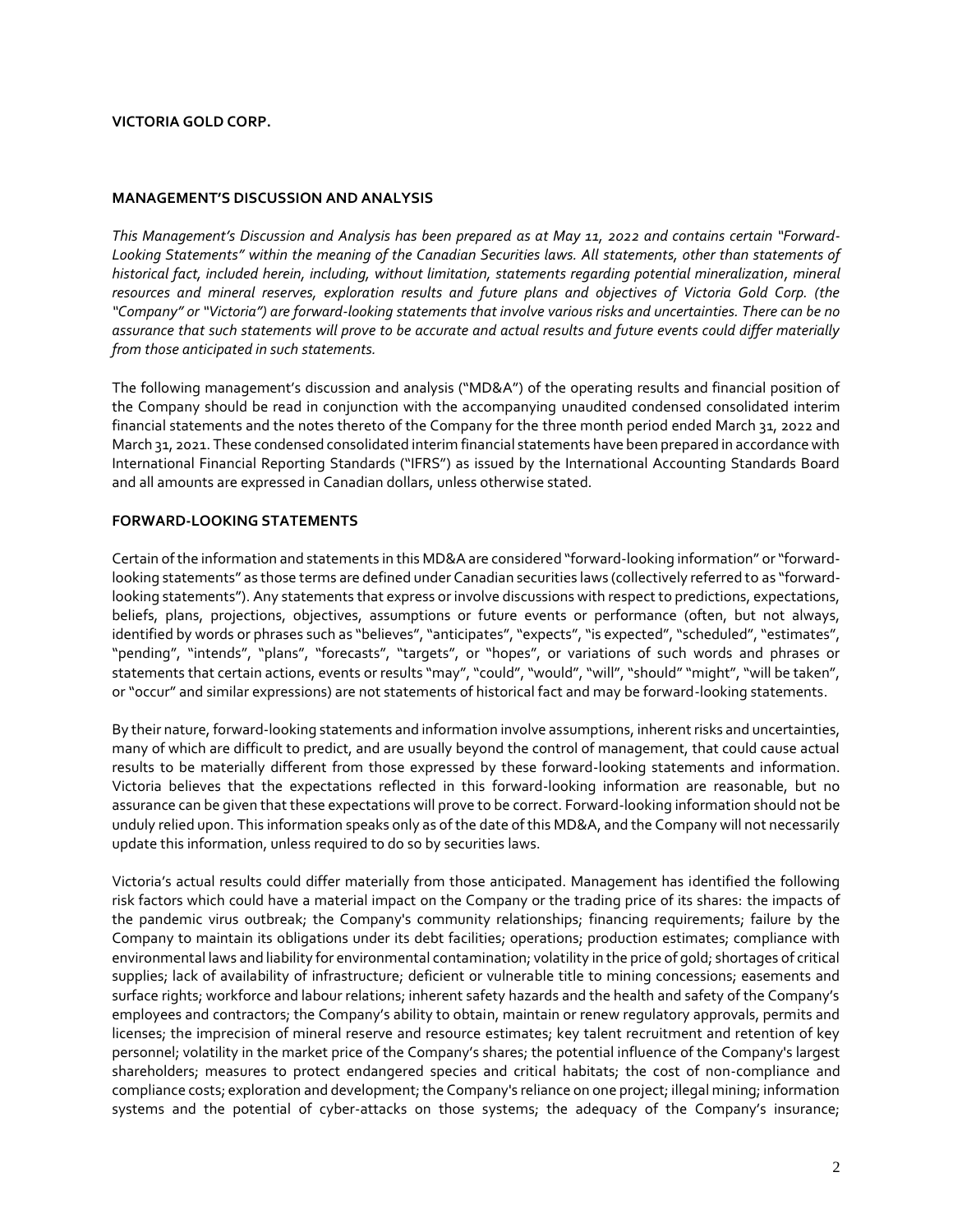uncertainty as to reclamation and decommissioning; anti-bribery and anti-corruption laws; climate change; the potential for litigation; limits of disclosure and internal controls; security risks to the Company; its assets and its personnel; conflicts of interest; the risk that the Company will not declare dividends; and social media and the Company's reputation.

This report discloses certain information including "Total Cash Costs" and "All in Sustaining Costs" that are not part of IFRS or Canadian GAAP. This information may not be comparable to data reported by other issuers. See "Non-IFRS Performance Measures" in this MD&A for a reconciliation of this information to our financial results.

There can be no assurance that such statements will prove to be accurate, as Victoria's actual results and future events could differ materially from those anticipated in this forward-looking information as a result of the factors discussed under the heading "Risk Factors" in the AIF available at www.sedar.com.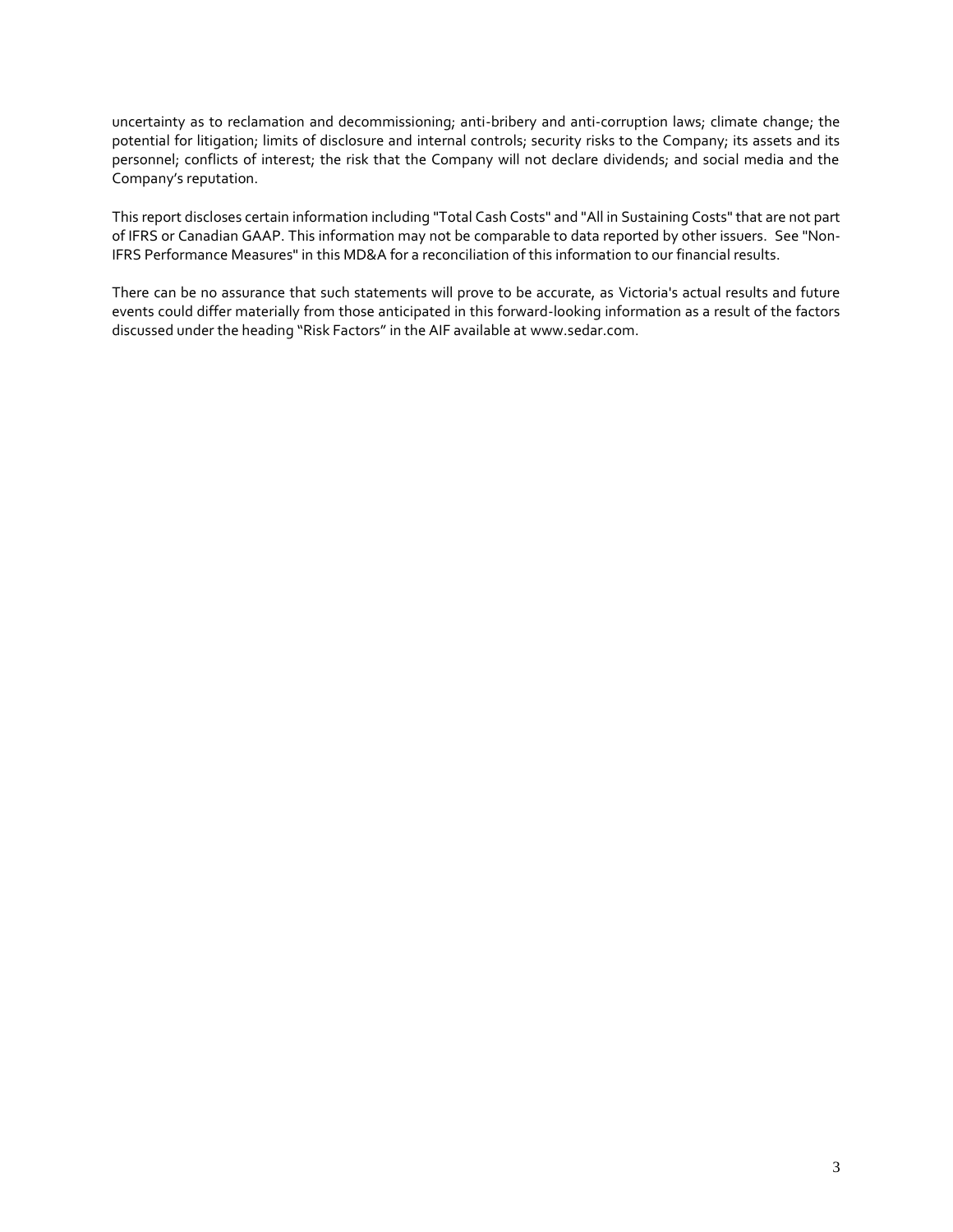# <span id="page-4-0"></span>**COMPANY OVERVIEW**

Victoria is a gold mining company whose flagship asset is its 100% owned Dublin Gulch property which hosts the Eagle and Olive Gold deposits as well as the Nugget, Lynx and Rex Peso targets. Dublin Gulch is situated in central Yukon, Canada, approximately 375 kilometers north of the capital city of Whitehorse. The property covers an area of approximately 555 square kilometers, is accessible by road year-round and is powered by the Yukon energy grid.

# <span id="page-4-1"></span>**HIGHLIGHTS**

#### **Operational highlights – First Quarter 2022**

- **Mine production** was 1.3 million tonnes of ore in the quarter.
- **Ore stacked** on the heap leach pad in the quarter was 0.9 million tonnes at an average grade of 0.72 grams per tonne (g/t).
- **Gold production** was 24,358 ounces in the quarter.

# **Financial highlights – First Quarter 2022**

- Gold sold in the quarter was 25,518 ounces, at an average realized price<sup>1</sup> of \$2,328 (US\$1,838) per oz.
- Recognized **revenue** was \$59.5 million based on sales of 25,518 ounces of gold in the quarter.
- **Operating earnings** were \$23.5 million in the quarter.
- **Net income** was \$16.0 million, or \$0.25 per share outstanding in the quarter.
- **•** Cash costs<sup>1</sup> were \$783 (US\$618) per oz and all-in sustaining costs ("AISC")<sup>1</sup> were \$1,904 (US\$1,504) per oz of gold sold in the quarter.
- **EBITDA**<sup>1</sup> were \$38.3 million in the quarter.
- Free cash flow<sup>1</sup> deficiency was \$40.0 million, or a deficiency of \$0.63 per share<sup>1</sup> in the quarter.
- **Cash and cash equivalents** were \$40.7 million at March 31, 2022 after net draw of \$20.4 million against the Company's debt facilities.

#### <span id="page-4-2"></span>**CORPORATE INFORMATION (since January 1, 2022)**

On January 24, 2022, the Company announced that John McConnell and the Victoria Gold team were the recipient of the AME 2021 E.A. Scholz Award for excellence in mine development. The recipient of the AME 2021 E.A. Scholz Award are leaders who have made a significant contribution to the mineral exploration and development industry.

<sup>&</sup>lt;sup>1</sup> Refer to "Non-IFRS Performance Measures" section.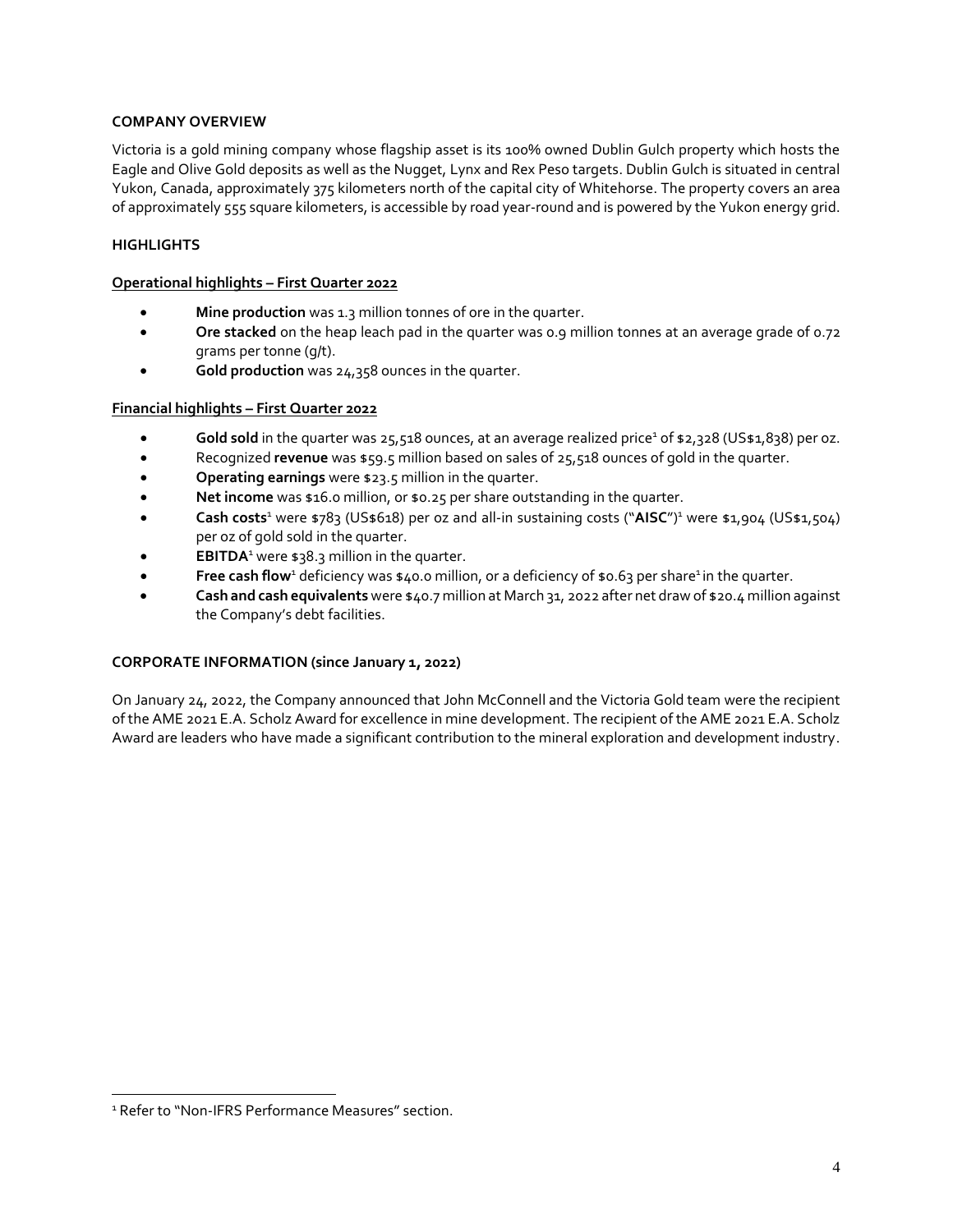# <span id="page-5-0"></span>**REVIEW OF OPERATING RESULTS**

|                                       |              | <b>THREE MONTHS ENDED</b> |              |  |  |  |
|---------------------------------------|--------------|---------------------------|--------------|--|--|--|
|                                       |              | March 31,                 | March 31,    |  |  |  |
|                                       |              | 2022                      | 2021         |  |  |  |
| <b>Operating data</b>                 |              |                           |              |  |  |  |
| Ore mined                             | t            | 1,328,023                 | 1,562,230    |  |  |  |
| Waste mined                           | t            | 2,274,894                 | 4,675,295    |  |  |  |
| <b>Total mined</b>                    | $\mathsf{t}$ | 3,602,917                 | 6,237,525    |  |  |  |
| Strip ratio                           | W:O          | 1.71                      | 2.99         |  |  |  |
| Mining rate                           | tpd          | 40,032                    | 69,311       |  |  |  |
| Ore stacked on pad                    | t            | 881,415                   | 950,513      |  |  |  |
| Ore stacked grade                     | g/t Au       | 0.72                      | 0.87         |  |  |  |
| Throughput (stacked)                  | tpd          | 9,794                     | 10,567       |  |  |  |
| Gold ounces produced                  | <b>OZ</b>    | 24,358                    | 26,759       |  |  |  |
| Gold ounces sold                      | <b>OZ</b>    | 25,518                    | 27,538       |  |  |  |
| <b>Financial data</b>                 |              |                           |              |  |  |  |
| Revenue <sup>(2)</sup>                | \$           | 59,453,560                | 62,749,024   |  |  |  |
| Gross profit                          | \$           | 26,296,174                | 24,831,749   |  |  |  |
| Net income                            | \$           | 16,047,370                | 31,800,928   |  |  |  |
| EBITDA <sup>(1)</sup>                 | \$           | 38,268,384                | 57,140,187   |  |  |  |
| Free cash flow(1)                     | \$           | (39, 956, 383)            | (21,034,404) |  |  |  |
| Cash and cash equivalents             | \$           | 40,694,558                | 21,559,380   |  |  |  |
| Long-term debt                        | \$           | 177,499,720               | 194,613,211  |  |  |  |
| Average realized price <sup>(1)</sup> | \$/oz.       | 2,328                     | 2,274        |  |  |  |
| Cash costs $^{(1)}$                   | \$/oz.       | 783                       | 903          |  |  |  |
| AISC <sup>(1)</sup>                   | \$/oz.       | 1,904                     | 2,009        |  |  |  |
| Average 1 US\$ → C\$ exchange rates   | \$           | 1.2663                    | 1.2666       |  |  |  |
| Sales & Cost Metrics (in US\$)        |              |                           |              |  |  |  |
| Average realized price <sup>(1)</sup> | US\$/oz.     | 1,838                     | 1,795        |  |  |  |
| Cash costs <sup>(1)</sup>             | US\$/oz.     | 618                       | 713          |  |  |  |
| AISC <sup>(1)</sup>                   | US\$/oz.     | 1,504                     | 1,586        |  |  |  |

*(1) Refer to the "Non-IFRS Performance Measures" section.*

*(2) Revenue includes immaterial amounts from the sale of by-product silver.*

#### **Operations Discussion**

#### *Gold production and sales*

During the three months ended March 31, 2022, the Eagle Gold Mine produced 24,358 ounces of gold, compared to 26,759 ounces of gold production in Q1 2021. The 9% decrease in gold production is attributed to the decrease in ore mined and stacked during the current quarter as well as Q4 2021.

During the three months ended March 31, 2022, the Company sold 25,518 ounces of gold, compared with 27,538 gold ounces sold in Q1 2021. The 7% decrease in gold sold is primarily attributed to the decrease in gold produced.

#### *Mining*

During the three months ended March 31, 2022, a total of 1.3 million tonnes of ore were mined, at a strip ratio of 1.7:1 with a total of 3.6 million tonnes of material mined. In comparison, a total of 1.6 million tonnes of ore were mined, at a strip ratio of 3:1 with a total of 6.2 million tonnes of material mined for the prior comparable period in 2021.

Total tonnes mined were 42% lower during the three months ended March 31, 2022 as a result of sufficient stockpiles of ore and low stripping requirements for the current period.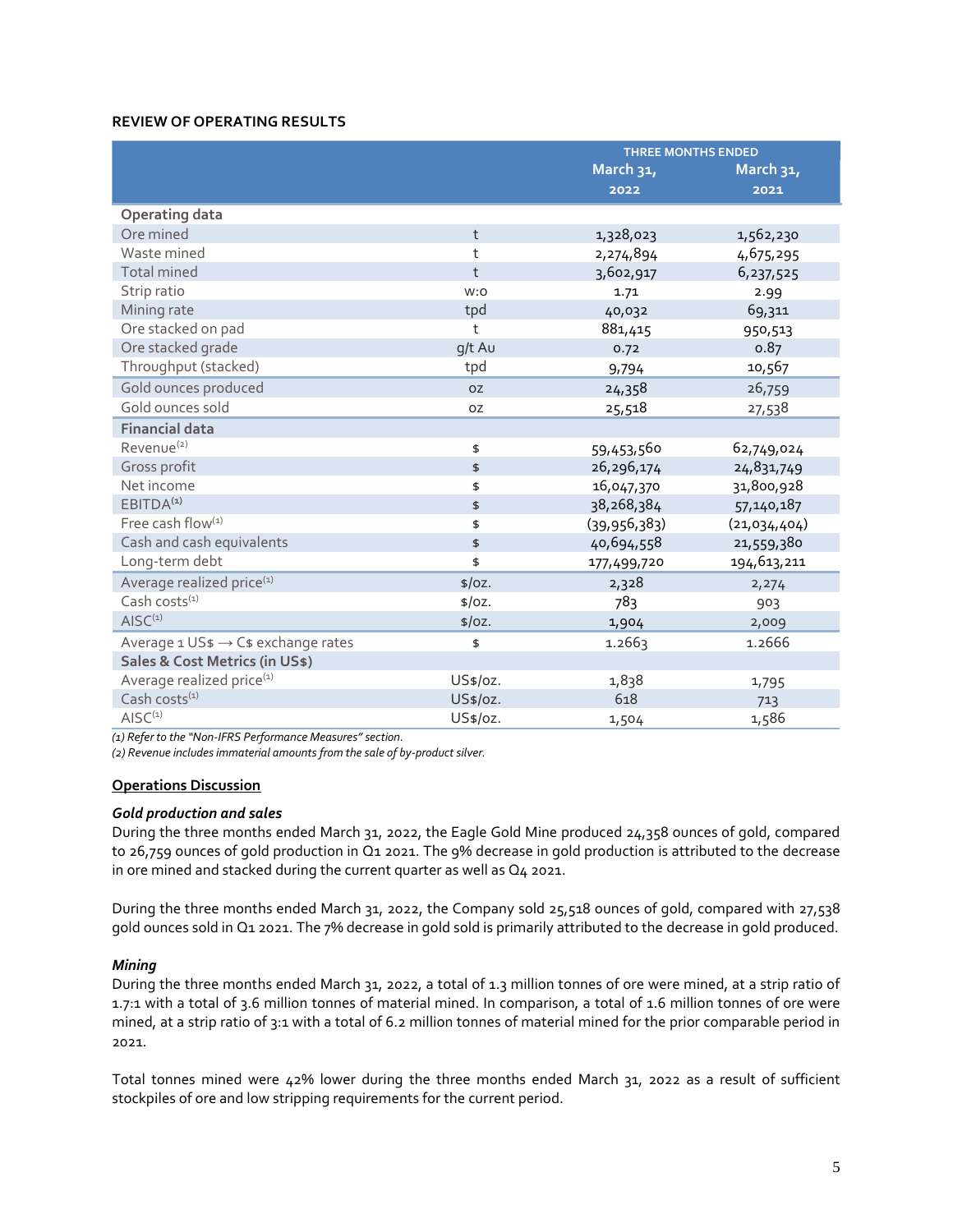# *Processing*

During the three months ended March 31, 2022, a total of 881k tonnes of ore was stacked on the heap leach pad at a throughput rate of 9.8 k tonnes per day. A total of 951k tonnes of ore was stacked on the heap leach pad at a throughput rate of 10.6 k tonnes per day for the prior comparable period in 2021.

Ore stacked on the pad decreased by 7% for the three months ended March 31, 2022 as a result of higher frequency of cold weather operational delays and supply chain challenges which increased unplanned maintenance.

As expected, ore for the quarter had an average grade of 0.72 g/t Au, compared to 0.87 g/t Au in the prior comparable period in 2021 due to mine sequencing.

As at March 31, 2022, the Company estimates there are 102,467 recoverable ounces within mineral inventory.

# *Capital*

The Company incurred a total of \$28.0 million in capital expenditures during the three months ended March 31, 2022 including:

- (1) sustaining capital of \$18.4 million, including:
	- i. scheduled capital component rebuilds on mobile mining fleet of \$2.0 million,
	- ii. expansion to the heap leach pad of \$2.4 million,
	- iii. final construction on the truck shop of \$1.1 million, and
	- iv. construction of the water treatment facility of \$6.6 million;

(2) capitalized stripping activities of \$9.2 million;

- (3) \$3.3 million growth capital expenditures (growth exploration and mine expansion), and;
- (4) \$2.9 million adjustment to the Company's asset retirement obligation during the quarter.

# <span id="page-6-0"></span>**2022 OUTLOOK**

Outlook includes forward-looking statements which are subject to risks, uncertainties and other factors that could cause actual results to differ materially from expected results. See page 1 "FORWARD-LOOKING STATEMENTS".

Victoria's operational outlook assumes that operations will continue without any significant COVID-19 related interruptions. The Company has taken precautions to mitigate the risk of COVID-19 on operations. However, the COVID-19 pandemic and any future emergence and spread of similar pathogens could have a material adverse impact on our business, operations and operating results, financial condition, liquidity and market for our securities. Refer to the "Risk and Uncertainties" section of this MD&A.

2022 production and cost guidance is unchanged from when it was originally estimated and released in March 2022.

Production at the Eagle Gold Mine for 2022 is estimated to be between 165,000 and 190,000 ounces.

Mining, crushing, irrigation of ore on the heap leach pad and gold production are all expected to operate at full capacity during 2022. Stacking of ore on the heap leach pad was paused for six weeks in the first quarter of 2022 (late January through early March 2022) for regularly scheduled maintenance activities. Gold production, which lags stacking activities in heap leach operations will have a seasonal bias due to the winter scheduled maintenance program which will result in lower gold production in the first half of 2022 and higher production in the last half of 2022, similar to 2021.

<span id="page-6-1"></span>AISC<sup>1</sup> for 2022 are expected to be between US\$1,225 and US\$1,425 per oz of gold sold.

Sustaining capital, not including waste stripping, is estimated at US\$55 million for 2022. Sustaining capital will be high in 2022 compared with future years due to one-time infrastructure expenditures including construction of the

<sup>&</sup>lt;sup>1</sup> Refer to "Non-IFRS Performance Measures" section.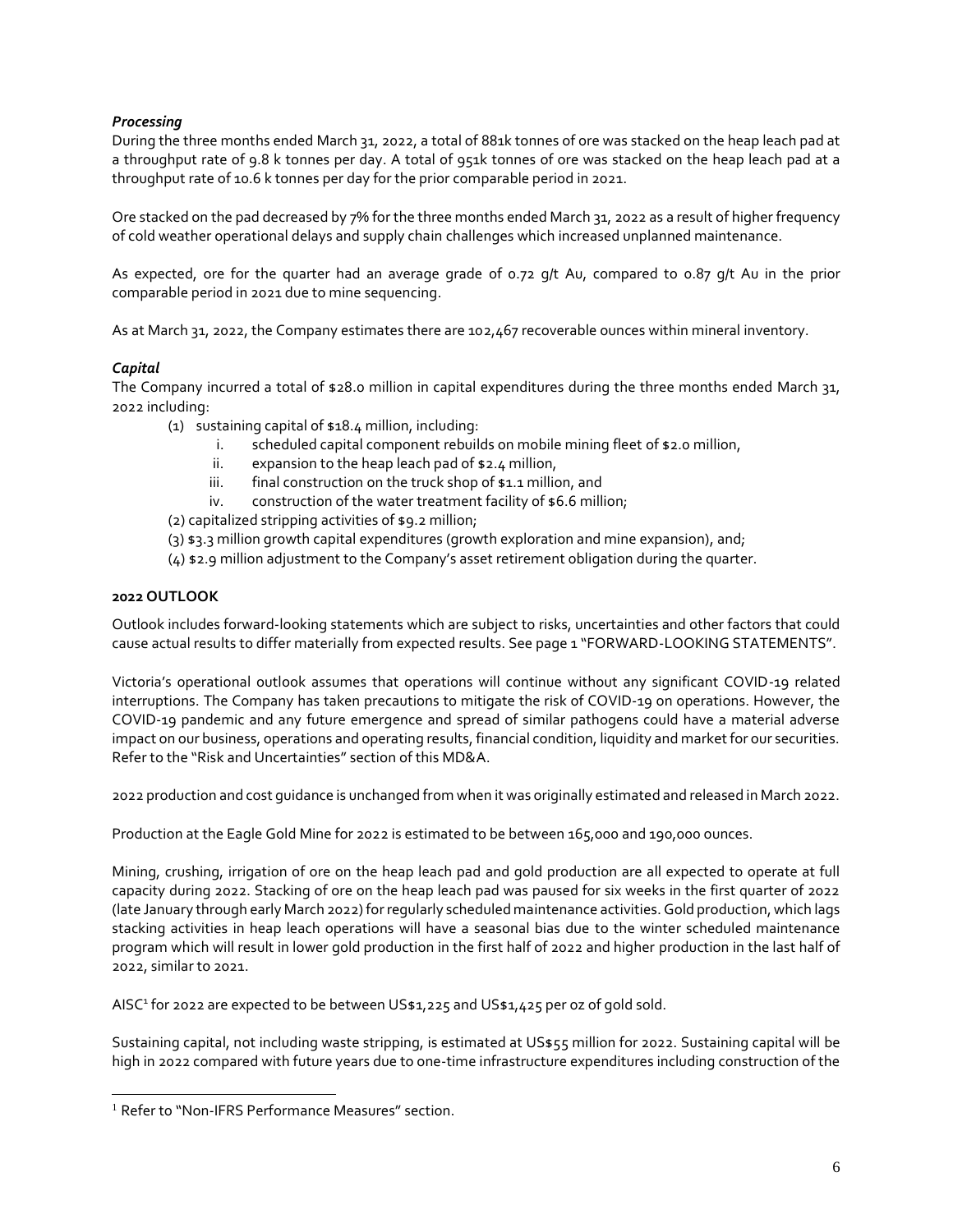water treatment plant (US\$17 million) and higher than normal mobile equipment rebuilds (US\$8 million higher than normal).

Capitalized waste stripping is estimated at US\$2[1](#page-6-1) million and is included in AISC<sup>1</sup> but is not included in the sustaining capital above. Waste stripping will be expensed or capitalized based on the actual quarterly stripping ratio versus the expected life of mine stripping ratio and may be quite variable quarter over quarter and year over year. This accounting treatment for waste stripping will affect earnings and capital but will not affect AISC<sup>1</sup> or cash flow.

Growth capital related to Eagle Gold Mine expansion initiatives is estimated at US\$40 million for 2022. In addition, growth exploration spending in 2022 is estimated to be US\$20 million.

The Company has initiated 'Project 250' aimed at increasing the average annual gold production of the Eagle Gold Mine toward 250,000 ounces of gold during 2023. The two primary opportunities to increase production are the scalping of fine ore from the crushing circuit and adjusting the seasonal stacking plan.

# <span id="page-7-0"></span>**PROPERTY INFORMATION**

The Dublin Gulch property includes the Eagle Gold Deposit, the Olive Deposit, the Wolf Tungsten Deposit, the Potato Hills Trend including the Nugget, Raven, Lynx, Popeye, Rex-Peso, East Potato Hills, Eagle West, Falcon, as well as other targets. The property is located 85 km by road north of the village of Mayo in the Yukon, Canada. The property is centered on the confluence of the Haggart Creek and Dublin Gulch, at approximately 64°02' N and 135°50' W. The property comprises an aggregate area of approximately 555 square kilometers.

*On December 4, 2019,* the Company released the results of an updated National Instrument 43-101 technical report on its 100% owned Eagle Gold Mine. The technical report was prepared under the direction of JDS Energy & Mining ("JDS").

<sup>&</sup>lt;sup>1</sup> Refer to "Non-IFRS Performance Measures" section.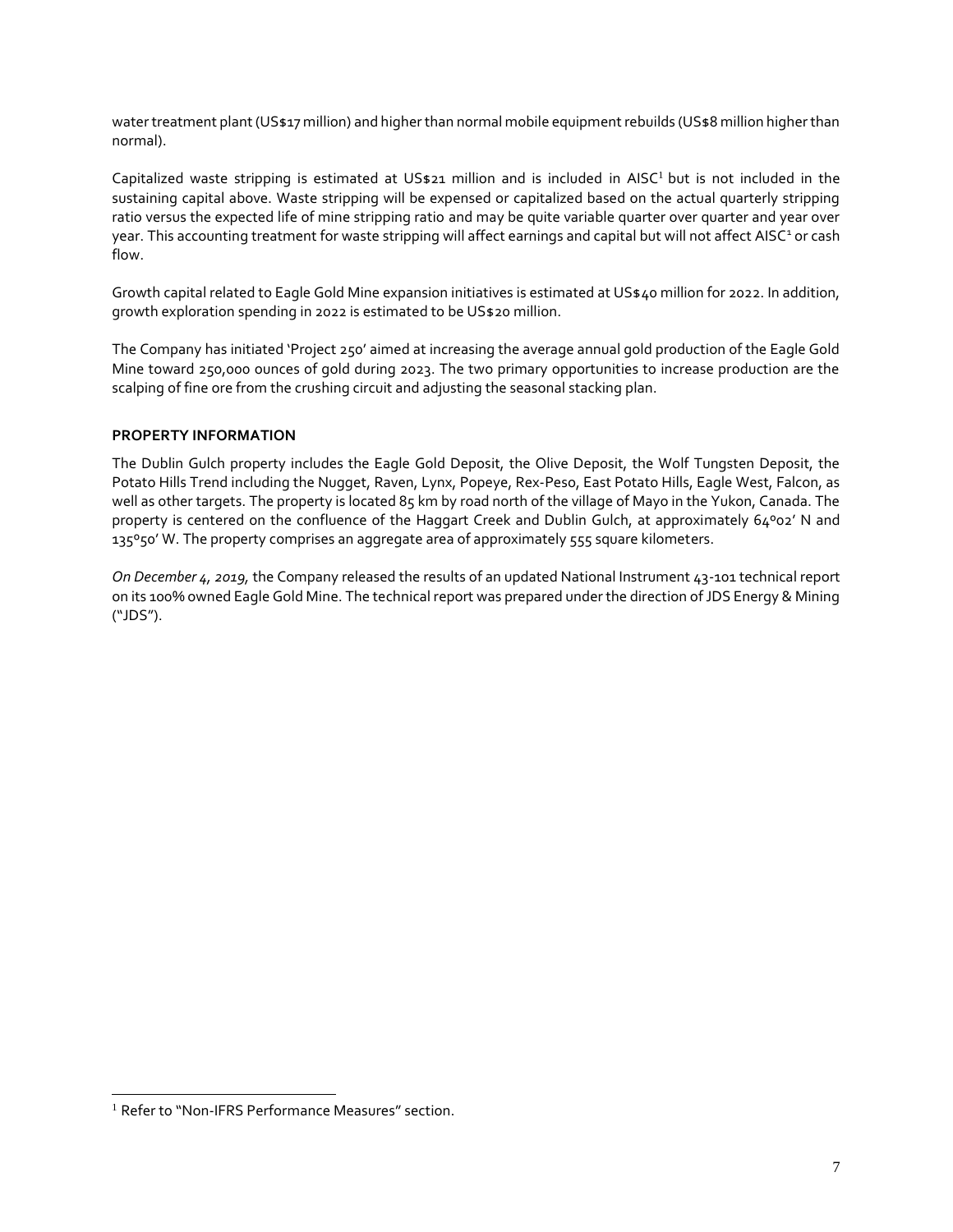#### **Technical Report Highlights**

- Reserves of 3.3 million ozs Au
- Annual average production of approximately 210,000 ozs Au
- Cash Costs<sup>(1)</sup> per Au ounce: US\$577
- All-in Sustaining Costs ("AISC")<sup>(2)</sup> per Au ounce: US\$774
- Post tax Net Present Value @ 5% discount = \$1,034 million
	- 1. Cash Costs include: mining, processing and general & administrative costs.
	- 2. AISC include: Cash Costs plus refining, royalties, sustaining capital, reclamation, corporate and sustaining exploration costs.
	- 3. Non-IFRS Measures disclosure: The Company has included certain non-IFRS measures including "Cash Cost per Au ounce" and "All-in Sustaining Cost per Au ounce" in this press release which are not in accordance with International Financial Reporting Standards ("IFRS"). Cash Cost per Au ounce is equal to production costs divided by gold ounces produced. All-in Sustaining Cost per Au ounce is equal to production costs plus corporate general and administrative, sustaining exploration, royalties, refining, and sustaining capital expenditures divided by gold ounces produced. The Company believes that these measures provide investors with an alternative view to evaluate the economics of the Company. Non-IFRS measures do not have any standardized meaning prescribed under IFRS. Therefore, they may not be comparable to similar measures employed by other companies. The data is intended to provide additional information and should not be considered in isolation or as a substitute for measures of performance prepared in accordance with IFRS.

| <b>Economic Sensitivities</b><br>After Tax NPV @ 5% (Cdn\$ Millions) |                    |       |       |       |       |       |       |       |       |       |       |
|----------------------------------------------------------------------|--------------------|-------|-------|-------|-------|-------|-------|-------|-------|-------|-------|
| <b>FX</b>                                                            | Au Price - US\$/oz |       |       |       |       |       |       |       |       |       |       |
| US\$/C\$                                                             | 1,000              | 1,100 | 1,200 | 1,300 | 1,400 | 1,500 | 1600  | 1,700 | 1,800 | 1,900 | 2,000 |
| 0.90                                                                 | 310                | 454   | 592   | 725   | 850   | 974   | 1,098 | 1,222 | 1,345 | 1,468 | 1,592 |
| 0.85                                                                 | 390                | 539   | 683   | 817   | 948   | 1,079 | 1,210 | 1,341 | 1,471 | 1,602 | 1,732 |
| 0.80                                                                 | 479                | 633   | 779   | 919   | 1,058 | 1,197 | 1,336 | 1,475 | 1,614 | 1,752 | 1,891 |
| 0.75                                                                 | 576                | 736   | 886   | 1,034 | 1,183 | 1,331 | 1,479 | 1,627 | 1,775 | 1,923 | 2,070 |
| 0.70                                                                 | 685                | 848   | 1,007 | 1,166 | 1,325 | 1,483 | 1,642 | 1,800 | 1,959 | 2,117 | 2,275 |
| 0.65                                                                 | 804                | 976   | 1,147 | 1,318 | 1,489 | 1,659 | 1,830 | 2,000 | 2,171 | 2,341 | 2,511 |
| 0.60                                                                 | 939                | 1124  | 1,310 | 1,495 | 1,680 | 1,864 | 2,049 | 2,234 | 2,418 | 2,602 | 2,787 |

# Table 1: Gold Price Sensitivity Table

#### **Developments since December 4, 2019, the effective date of the Technical Report**

The information in this section provides a reconciliation to the Mineral Reserves and Resources of the Company since December 4, 2019 and has been reviewed and approved by Paul D. Gray, P. Geo, as the a "qualified person" for purposes of National Instrument 43-101 – *Standards of Disclosure for Mineral Projects* ("**NI 43-101**").

Since the date of the Technical Report (defined herein), the Company has produced gold from its Eagle Mine. The Company had production of 164,222 ounces of gold in 2021 along with production from December 4, 2019 to December 31, 2020 of 123,543 ounces. There is no new material scientific or technical information that would make the disclosure of mineral resources, mineral reserves or results of the Technical Report inaccurate or misleading. The following tables indicate the gold mineral reserves as at December 31, 2021, with a comparison as at the date of the Technical Report demonstrating the depletion due to production activities at the Eagle Gold Mine.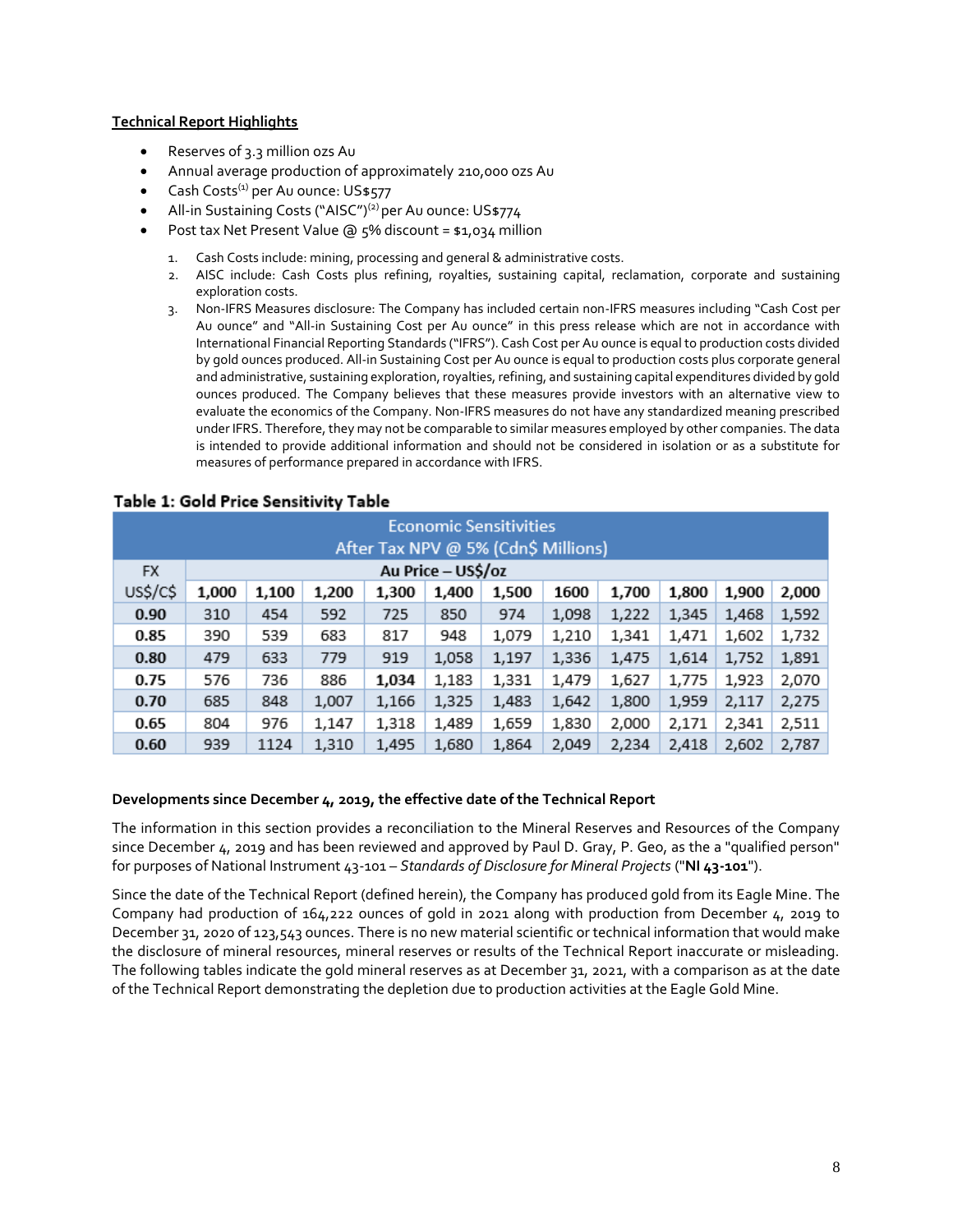#### **2019 – 2021 Mineral Reserve Reconciliation**

#### **Gold Reserves – Proven and Probable**

|                                      |                       |                | Mineral Reserves as per the<br>December 6, 2019 Technical Report |                 | Reserves remaining<br>as of December 31, 2021 |       |                 |  |
|--------------------------------------|-----------------------|----------------|------------------------------------------------------------------|-----------------|-----------------------------------------------|-------|-----------------|--|
| Area                                 | <b>Classification</b> | <b>Tonnes</b>  | Grade                                                            | Contained<br>Au | <b>Tonnes</b>                                 | Grade | Contained<br>Au |  |
|                                      |                       | (Mt)           | (Au)                                                             | (koz)           | (Mt)                                          | (Au)  | (koz)           |  |
|                                      | Proven                | 30             | 0.71                                                             | 694             | 23                                            | 0.67  | 499             |  |
| Eagle                                | Probable              | 118            | 0.63                                                             | 2,366           | 103                                           | 0.61  | 2,003           |  |
|                                      | <b>Total</b>          | 148            | 0.64                                                             | 3,061           | 126                                           | 0.62  | 2,502           |  |
|                                      | Proven                | $\overline{2}$ | 1.02                                                             | 58              | $\overline{2}$                                | 1.02  | 58              |  |
| Olive                                | Probable              | 5              | 0.93                                                             | 142             | 5                                             | 0.93  | 142             |  |
|                                      | Total                 | 7              | 0.95                                                             | 200             | 7                                             | 0.95  | 200             |  |
| <b>Total Gold</b><br><b>Reserves</b> | <b>Total</b>          | 155            | 0.65                                                             | 3,261           | 133                                           | 0.65  | 2,702           |  |

Notes:

(1) A gold price of US\$1,275/oz is assumed.

(2) Reserve based on original topo with no depletion from preproduction/ramp up period up to December 4, 2019.

(3) A US\$:C\$ exchange rate of 0.75.

(4) Cut-off grades, dilution and recovery factors are applied as per open pit mining method.

(5) Reserve reflects ore depleted as of December 31, 2021.

(6) Since the start of mining, 22M tonnes at 0.80 g/t Au for 559 Koz of gold were mined. The difference between the tonnes mined and the updated Reserve statement are the result of additional ore not captured in the Reserve model.

(7) Since the start of mining, geological contact refinement resulted in a certain amount of material, both within and an outside of the Eagle Mineral Reserve that was previously characterized as waste, to be converted to ore during mining activities.

(8) Total gold ounces may not add up due to rounding.

(9) Depletion includes all ounces extracted from the Eagle deposit, including those produced and in inventory, both in ore stockpiles and the heap leach pad.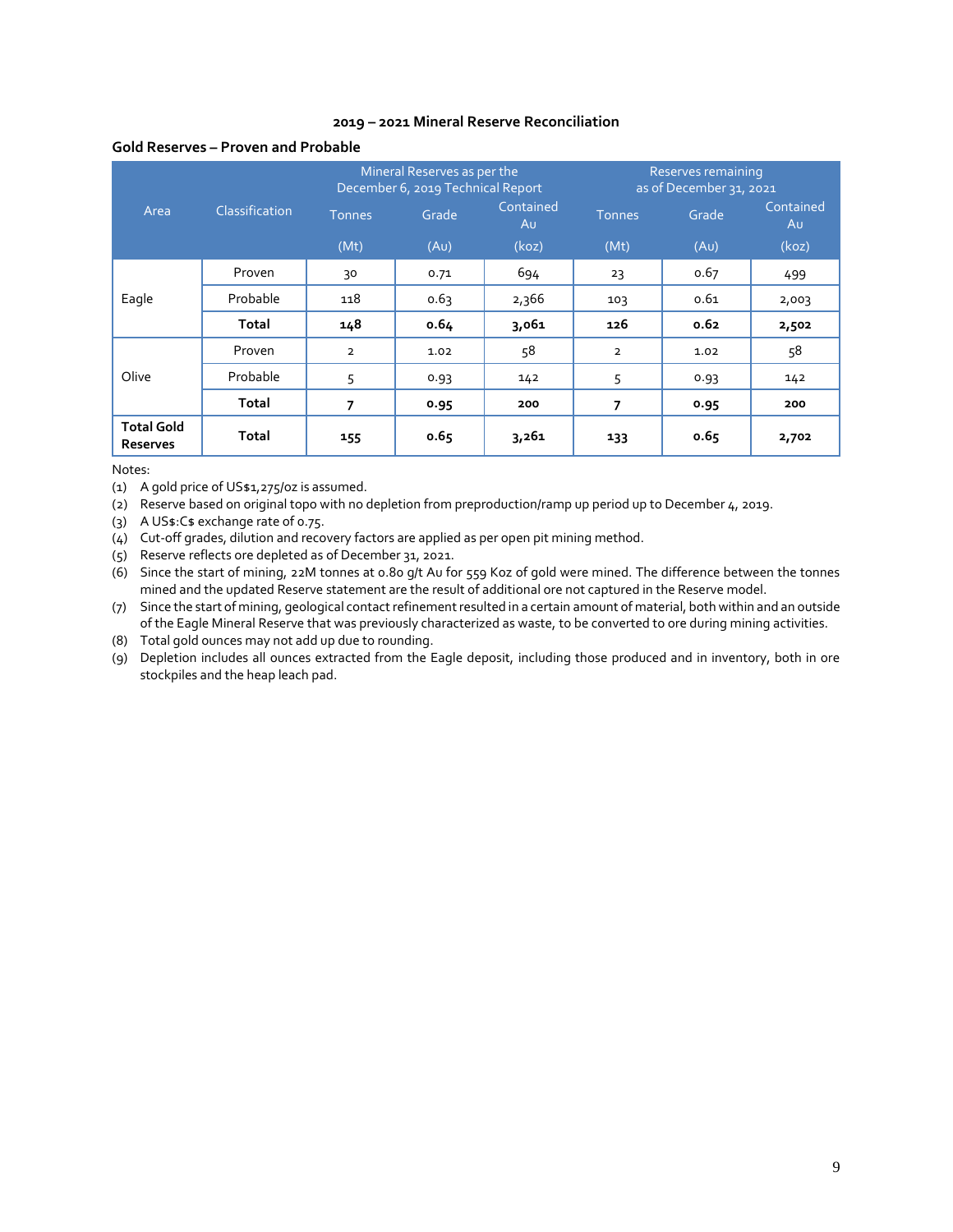#### **2019 – 2021 Mineral Resource Reconciliation**

|              |                   |                | Mineral Resources Contained as per the<br>December 6, 2019 Technical Report |                 | Resources remaining<br>as of December 31, 2021 |       |                 |  |
|--------------|-------------------|----------------|-----------------------------------------------------------------------------|-----------------|------------------------------------------------|-------|-----------------|--|
| Area         | Classification    | <b>Tonnes</b>  | Grade                                                                       | Contained<br>Au | <b>Tonnes</b>                                  | Grade | Contained<br>Au |  |
|              |                   | (Mt)           | (AU)                                                                        | (koz)           | (Mt)                                           | (AU)  | (koz)           |  |
| Eagle        | Measured          | 37             | 0.71                                                                        | 850             | 31                                             | 0.67  | 654             |  |
| $0.15$ g/t   | Indicated         | 180            | 0.61                                                                        | 3,547           | 167                                            | 0.60  | 3,209           |  |
| $cut-off(2)$ | Combined<br>(M&l) | 217            | 0.63                                                                        | 4,397           | 197                                            | 0.61  | 3,863           |  |
|              | Inferred $(8)$    | 22             | 0.52                                                                        | 361             | 21                                             | 0.52  | 361             |  |
| Olive        | Measured          | $\overline{2}$ | 1.19                                                                        | 75              | $\overline{2}$                                 | 1.19  | 75              |  |
| $0.40$ g/t   | Indicated         | 8              | 1.05                                                                        | 254             | 8                                              | 1.05  | 254             |  |
| $cut-off(2)$ | Combined<br>(M&l) | 10             | 1.08                                                                        | 329             | 10                                             | 1.08  | 329             |  |
|              | Inferred $(8)$    | 7              | 0.89                                                                        | 210             | 7                                              | 0.89  | 210             |  |

#### **Gold Resources – Measured, Indicated and Inferred**

Notes:

(1) CIM definitions were followed for Mineral Resources

(2) Mineral Resources are estimated at a cut-off of 0.15 g/t Au for Eagle and 0.40 g/t Au for Olive

- (3) Gold price used for this estimate was US\$1,700/oz
- (4) High-grade caps were applied as per the text of the report
- (5) Specific gravity was estimated for each block based on measurements taken from core specimens.
- (6) Resources are in-pit resources as defined by pit parameters described in the text of the Technical Report.
- (7) Mineral resources are not mineral reserves and do not have demonstrated economic viability. There is no certainty that all or any part of the mineral resources estimated will be converted into mineral reserves. The estimate of mineral resources may be materially affected by environmental, permitting, legal, title, taxation, socio-political, marketing, or other relevant issues. However, there are no currently known issues that negatively impact the stated mineral resources.
- (8) The inferred mineral resources have a lower level of confidence than that applying to measured and indicated mineral resources and must not be converted to mineral reserves. It is reasonably expected that the majority of inferred mineral resources could be upgraded to indicated mineral resources with continued exploration.
- (9) Since the start of mining, 22M tonnes at 0.80 g/t Au for 559 Koz of gold were mined. The difference between the tonnes and ounces mined and the updated Resource statement result from the use of different cut-off grades for the Resource and mining.
- (10) Resource reflects ore depleted as of December 31, 2021
- (11) Total gold ounces may not add up due to rounding.
- (12) Depletion includes all ounces extracted from the Eagle deposit, including those produced and in inventory, both in ore stockpiles and the heap leach pad.

#### <span id="page-10-1"></span><span id="page-10-0"></span>**EXPLORATION AND DEVELOPMENT ACTIVITIES**

#### **a) Exploration and Development Update**

The Company has incurred exploration and evaluation expenditures since inception through March 31, 2022, net of property acquisitions, sales, transfers and impairments, totalling \$51.8 million. During the three months ended March 31, 2022, the Company incurred net exploration and evaluation expenditures totalling \$2.4 million.

Comparatively, the Company had incurred exploration and evaluation expenditures since inception through March 31, 2021, net of property acquisitions, sales, transfers and impairments, totalling \$41.4 million. During the three months ended March 31, 2021, the Company incurred net exploration and evaluation expenditures totalling \$0.4 million.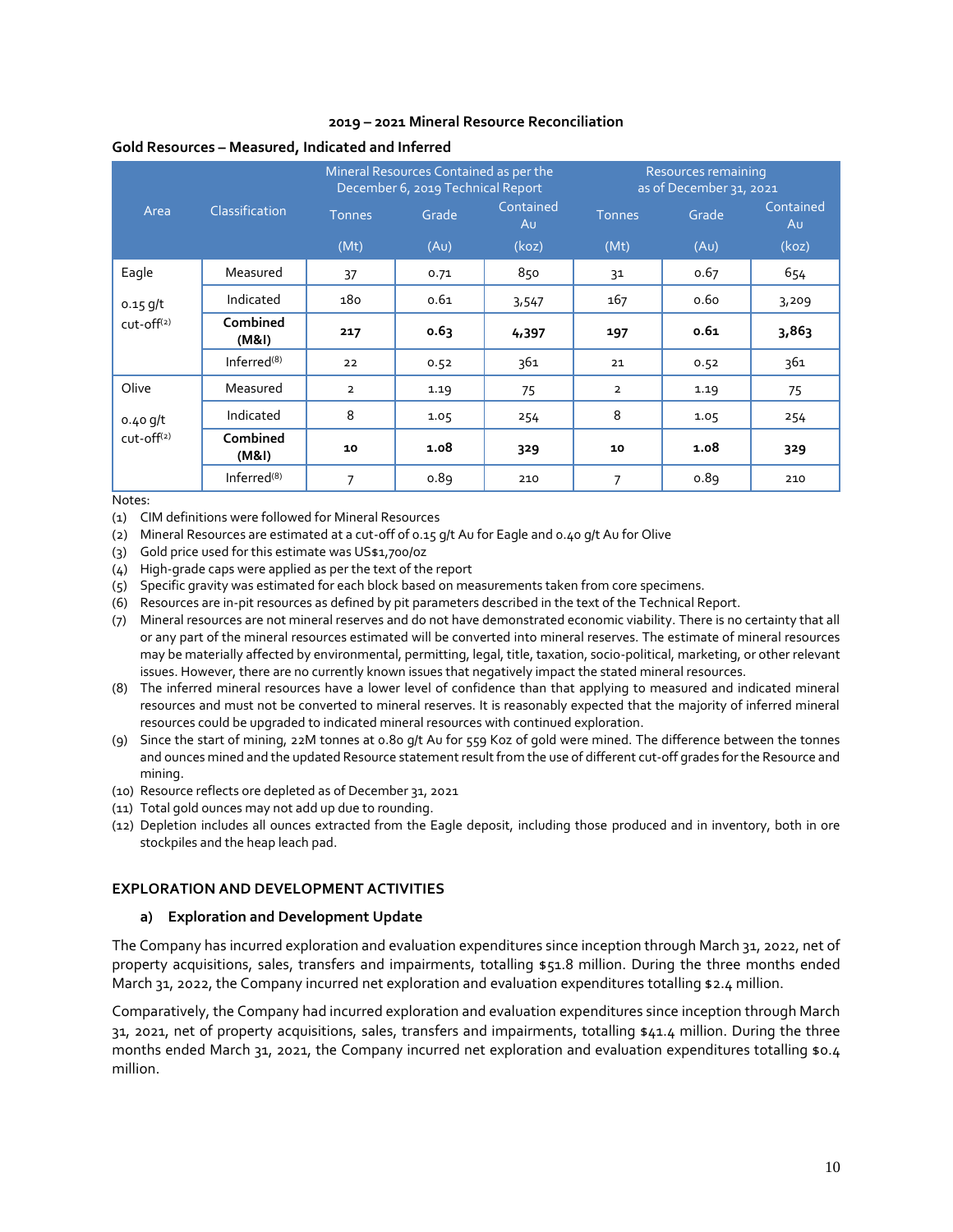|                                                 | Other property   |   |                     |                    |   |              |
|-------------------------------------------------|------------------|---|---------------------|--------------------|---|--------------|
|                                                 | interest         |   | <b>Dublin Gulch</b> | Other              |   |              |
|                                                 | (Nevada)         |   | (Yukon)             | properties**       |   | Total        |
| Balance December 31, 2021                       | \$<br>12,026,909 | S | 35,743,396          | \$<br>1,583,172 \$ |   | 49, 353, 477 |
| Salaries and benefits                           | 113.715          |   | 68,812              |                    |   | 182,527      |
| Land claims and royalties                       | (134, 600)       |   |                     | 74,500             |   | (60, 100)    |
| Environmental and permitting                    |                  |   | 4.085               |                    |   | 4.085        |
| Drilling and indirects                          | 1.276.245        |   | 521,804             | 24,324             |   | 1,822,373    |
| Other exploration                               | 146,763          |   | 552,440             |                    |   | 699,203      |
| Exploration and evaluation costs for the period | 1,402,123        |   | 1.147.142           | 98,824             |   | 2,648,088    |
| Currency translation                            | (212, 823)       |   |                     |                    |   | (212, 823)   |
| Balance March 31, 2022                          | \$<br>13,216,209 | S | 36.890.538          | \$<br>1,681,996    | S | 51,788,742   |

*\*\* Other properties include interests in Donjek, Aurex, CanAlask and Clear Creek in Yukon Territory.*

For the three months ended March 31, 2022, the Company incurred \$1.1 million in property exploration and evaluation expenditures on its Dublin Gulch, YT property. \$1.1 million was spent on drilling preparations and indirects, assays and exploration support. There was \$0.1 million incurred for salaries and benefits.

During the year ended December 31, 2020, the Company entered into a transaction with a third-party company, Lahontan Gold Corp. ("Lahontan") in which Victoria Gold received consideration of shares in Lahontan, which provided it with a controlling ownership position of 50.93% of Lahontan. The primary asset of Lahontan is the Santa Fe property in Nevada.

# <span id="page-11-0"></span>**b) Recently Completed Exploration Activities**

#### **Exploration Update**

On March 1, 2022 the Company provided assay results from diamond drillholes received to date from the 2021 Lynx exploration program. Lynx is a newly developing on/near-surface gold target within the Dublin Gulch Gold Camp. During the 2021 season 11 holes for 2,706 m were drilled at Lynx combined with a suite of surface trenches, mapping and soils geochemical surveys. Highlighted assay results received from the first 6 Lynx holes included:

- **2.00 g/t Au over 32.3m in LX21-025C;**
- **1.14 g/t Au over 31.4m in LX21-026C;**
- **2.52 g/t Au over 10.2m in LX21-027C and**
- **3.42 g/t Au over 18.3m in LX21-026C.**

A set of drill sections and plan maps to accompany these Lynx drillholes, along with drill collar data can be found on the company website [\(www.vgcx.com\)](http://www.vgcx.com/).

On February 28, 2022 the Company provided assay results received to date from 2021 Raven diamond drillholes. Raven is one of several priority on/near-surface gold targets within the Dublin Gulch Gold Camp and was the primary focus of 2021 Dublin Gulch exploration activities. During the 2021 season, 33 drillholes for 8,063 m were completed at Raven. Highlighted assay results from 19 Raven holes included:

- **1.25 g/t Au over 70.0 m from 245.0m in NG21-067C;**
- **1.67 g/t Au over 13.5m from 97.7m in NG21-050C;**
- **1.01 g/t Au over 21.1m from 155.8m in NG21-055C;**
- **1.74 g/t Au over 15.1m from 92.4m in NG21-061C; and**
- **1.49 g/t Au over 21.0m of from 286.7m in NG21-062C.**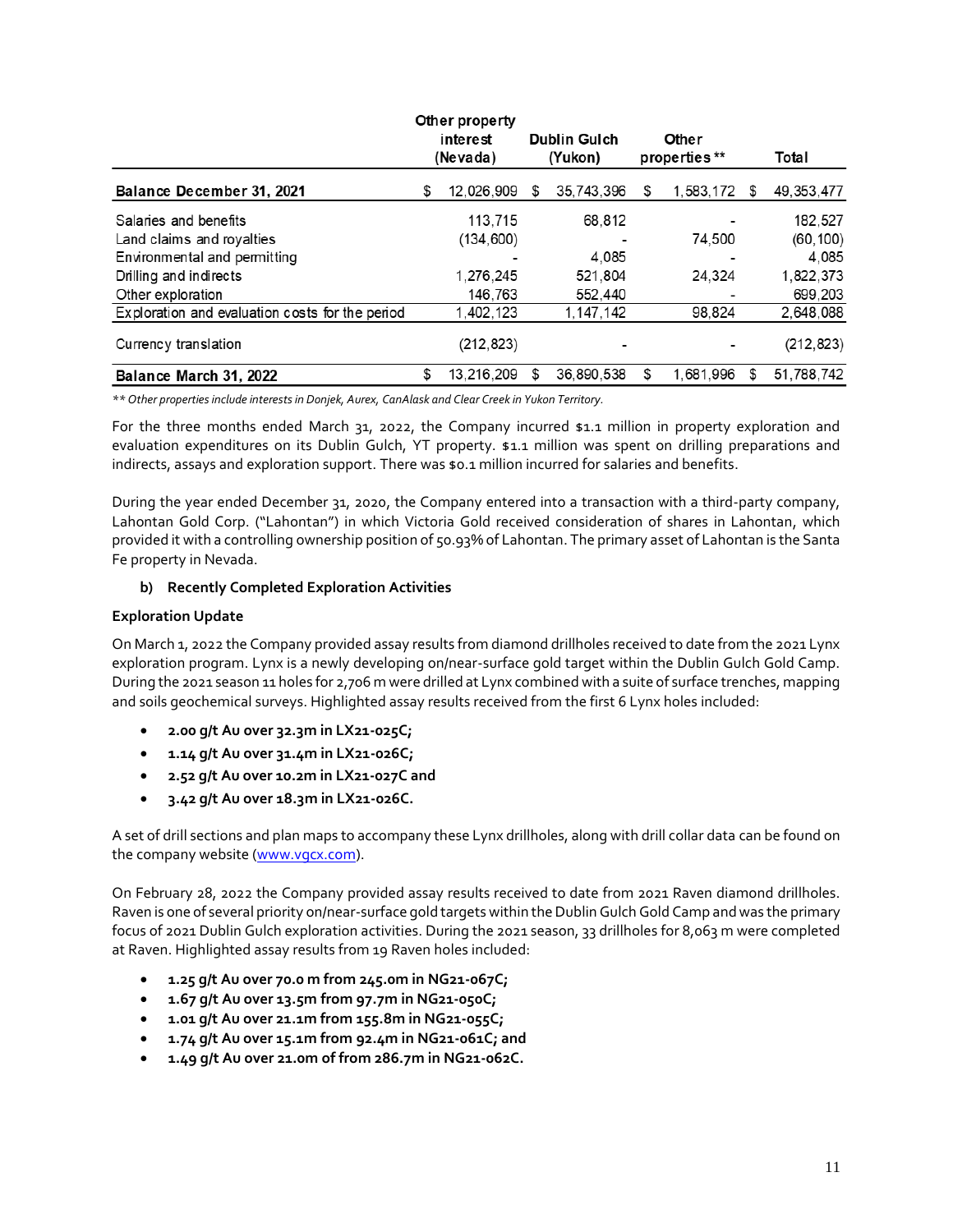A set of drill sections and plan maps to accompany these Raven drillholes, along with drill collar data has been made available on the company website [\(www.vgcx.com\)](http://www.vgcx.com/).

On February 24, 2022 the Company reported the analytical results from the 2020/21 Eagle Deep exploration program. The program was completed in mid 2021 and comprised of 9 holes for a total of 6,103 meters of diamond drilling with 3,956 samples processed and analyzed. On average, the holes were to a depth of 800 meters.

Highlights of the 2020/21 Eagle Deep exploration program included:

DG21-993C:

- **443.6m @ 0.64 g/t Au from 24.4m**
- **including: 175.0m @ 1.22 g/t Au from 148.0m**
- DG21-997C:
	- **110.9m @ 0.72 g/t Au from 201.6m**
	- **and: 50.0m @ 0.79 g/t Au from 394.0m**

#### DG21-1000C:

- **352.0m @ 0.51 g/t Au from 61.0m**
- **including: 126.0m @ 0.80 g/t Au from 278.0m**

#### **c) Exploration Outlook**

<span id="page-12-0"></span>Outlook includes forward-looking statements which are subject to risks, uncertainties and other factors that could cause actual results to differ materially from expected results. See page 1 "FORWARD-LOOKING STATEMENTS".

Significant backlogs at third party laboratories have delayed assay results. Results from remainder of the 2021 exploration campaign are expected during the second quarter of 2022.

The 2022 Exploration Program will focus on 2 areas. Further drilling along the western margins of the Eagle Reserve were completed in April 2022. In May 2022, an extensive program at the Raven target, including an estimated 25,000 m of diamond drilling, will begin.

# <span id="page-12-1"></span>**FINANCING ACTIVITIES**

On December 18, 2020 the Company announced it had entered into a credit agreement with a syndicate of banks, comprised of Bank of Montreal, CIBC and BNP Paribas, in connection with a secured US\$200 million debt facility (the "Loan Facility"). The Loan Facility is comprised of a US\$100 million term loan (the "Term Facility") and a US\$100 million revolving facility (the "Revolving Credit Facility").

The funding from the Loan Facility was used to repay the previously outstanding project finance facility, which included senior and subordinated debt that was used for the construction of the Eagle Gold Mine. The Revolving Credit Facility is available for general corporate purposes subject to customary terms and conditions.

On December 20, 2021 the Company amended the terms of the Loan Facility (both the Revolving Credit Facility and Term Facility). Under the amended agreement, the interest rate would be reduce by 0.50%. Amounts drawn on the Loan Facility are subject to interest at LIBOR plus 2.50% to 3.50% per annum, with the undrawn portion subject to a standby fee of 0.56% to 0.79% per annum. The maturity date of the Revolving Credit Facility has also been extended to December 2024 from December 2023.

The Loan Facility is available by way of US dollar LIBOR loans, with an interest rate ranging from 2.50% to 3.50% over LIBOR (currently one month LIBOR is approximately 0.13%), based on the Company's leverage ratio and other customary terms and conditions.

The Loan Facility includes certain covenants that are calculated and reported each fiscal quarter, which commenced on December 31, 2020. As at March 31, 2022, the Company is in compliance with all covenants.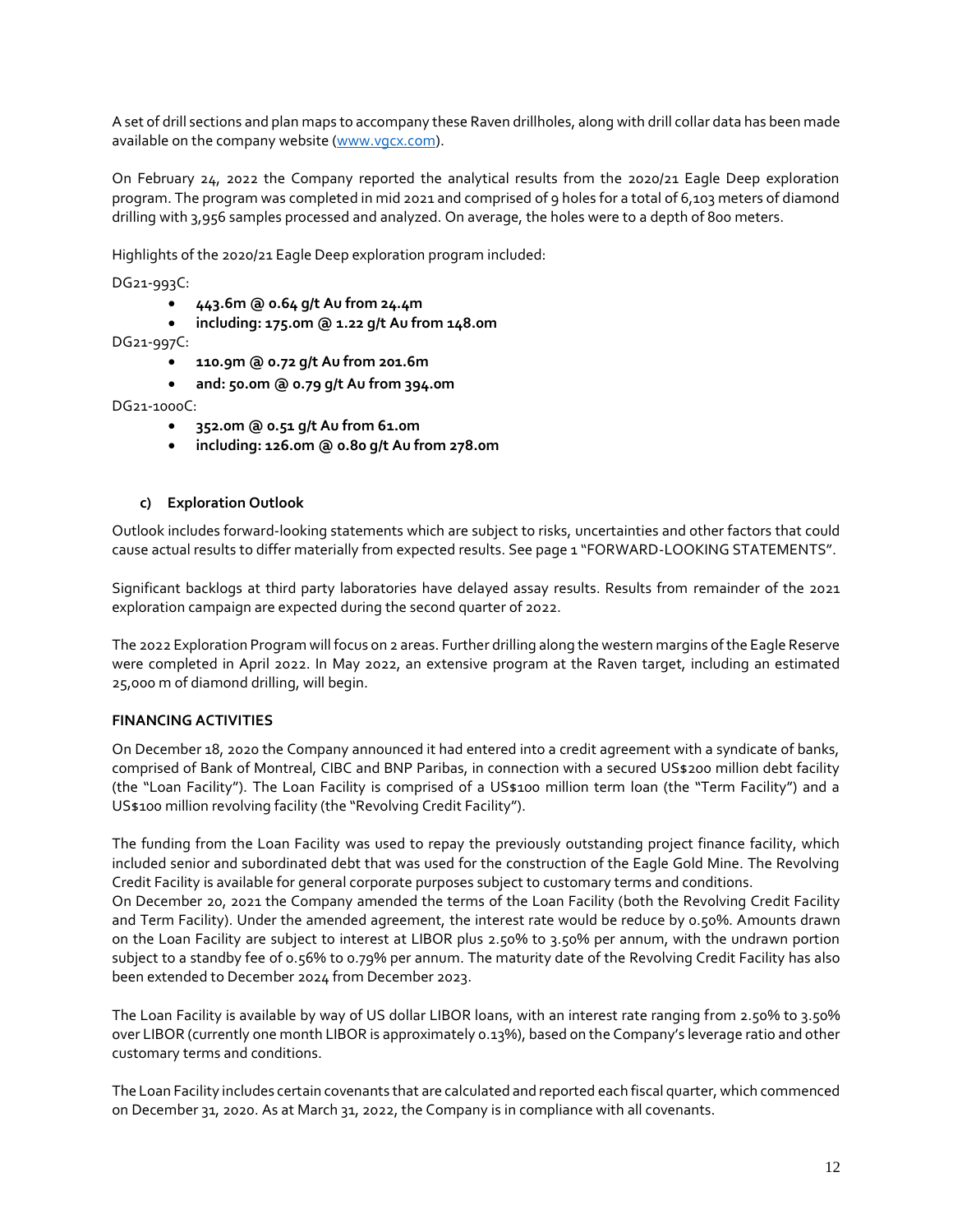# **Loan Facilities**

# *Term Facility*

US\$100 million loan facility with the following commercial terms:

- Interest rate of LIBOR plus 2.75%;
- Principal and interest are repayable in 12 equal quarterly installments which began on March 31, 2021.

As at March 31, 2022, principal of US\$58.3 million was outstanding on the Term Facility. Deferred financing charges in the amount of \$2.6 million are being amortized over the term using the effective interest rate method.

# *Revolving Credit Facility*

US\$100 million loan facility with the following commercial terms:

- Interest rate of LIBOR plus 2.75%;
- Accrued interest is repayable quarterly and began on March 31, 2021;
- Principal and accrued interest are due at maturity, on December 31, 2024, and may be repaid early without penalty.

As at March 31, 2022, principal of US\$94.9 million was outstanding on the Revolving Credit Facility. Deferred financing charges in the amount of \$2.6 million are being amortized using the full amount of the facility, including any undrawn amount, over the full term of the facility using the effective interest rate method.

# *Equipment Finance Facility*

US\$50 million facility with Caterpillar Financial Services Limited ("Cat Financial") with the following commercial terms:

- Available for drawdown against the acquisition cost of Cat mining equipment;
- Interest rates of LIBOR plus 2.50-3.50%;
- 4-6 year, amortizing facility, maturing between November 29, 2022 and July 1, 2025;
- Secured by Cat mining equipment.

As at March 31, 2022, principal of US\$32.7 million was outstanding on the Equipment Finance Facility. Deferred financing charges in the amount of \$2.7 million are being amortized over the term using the effective interest rate method.

On February 3, 2022, the Company closed a financing for gross proceeds of \$20M, issuing 1.0 million Canadian Exploration Expense ("CEE") flow-through common shares at \$20 per share. The Company intends to use the gross proceeds of the offering for continued exploration activities on the Dublin Gulch property with a focus on the Raven target.

# <span id="page-13-0"></span>**SELECTED FINANCIAL INFORMATION**

The following information has been extracted from the Company's condensed consolidated interim financial statements prepared in accordance with International Financial Reporting Standards ("IFRS"), for the three month periods ended March 31, 2022, March 31, 2021 and March 31, 2020.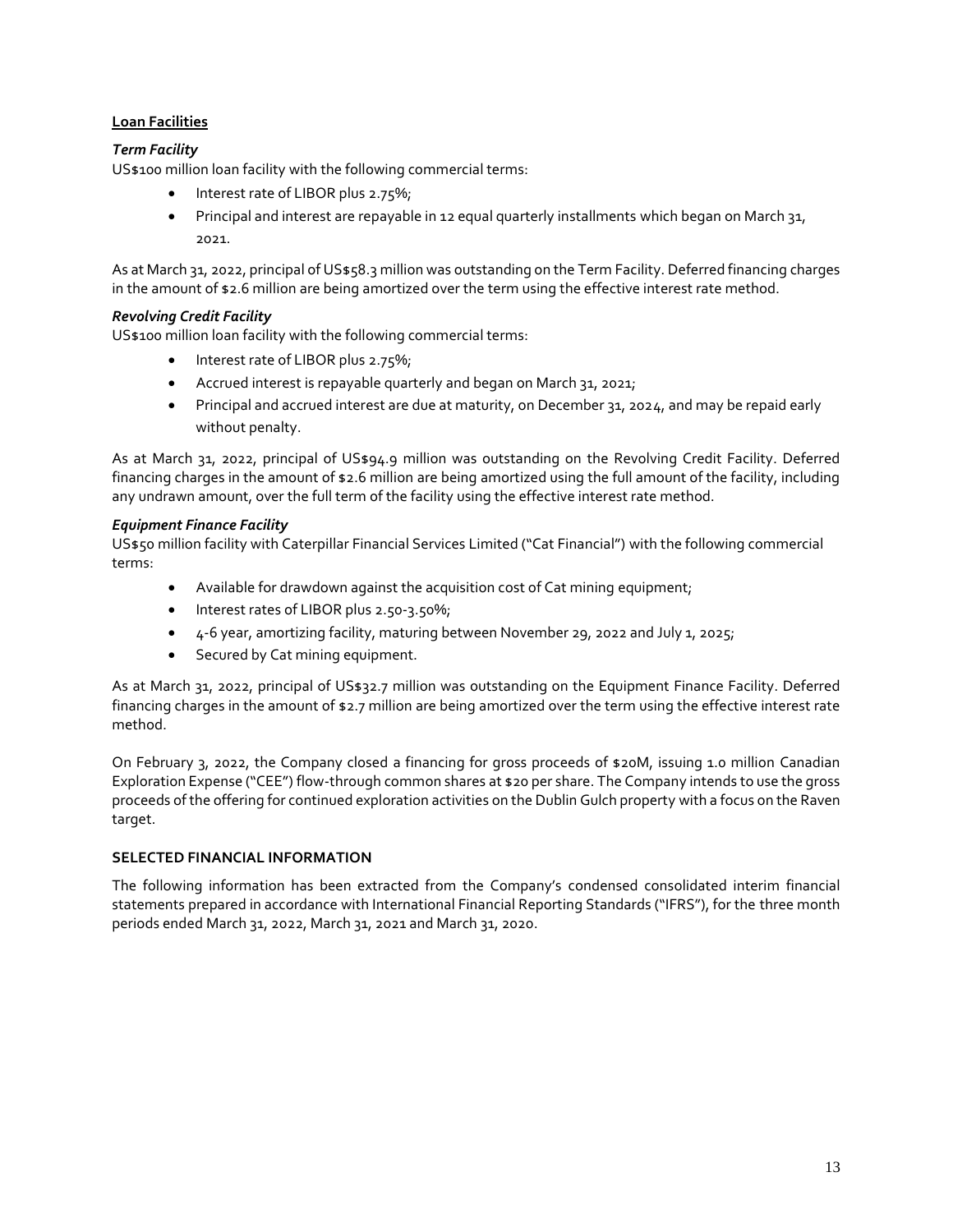#### *Selected Quarterly Information:*

|                               | March 31,         |      | March 31,     | March 31, |              |  |
|-------------------------------|-------------------|------|---------------|-----------|--------------|--|
|                               | 2022              |      | 2021          |           | 2020         |  |
|                               |                   |      |               |           |              |  |
| Total revenues                | \$<br>59,453,560  | \$   | 62,749,024 \$ |           |              |  |
| Net income (loss)             | \$<br>16,047,370  | - \$ | 31,800,928 \$ |           | (47,366,083) |  |
| Earnings (loss) per share     |                   |      |               |           |              |  |
| <b>Basic</b>                  | \$<br>$0.25 - $$  |      | $0.51$ \$     |           | (0.82)       |  |
| Diluted                       | \$<br>$0.24$ \$   |      | $0.48$ \$     |           | (0.82)       |  |
| Total assets                  | \$<br>958,334,820 | \$   | 768,886,772   | - \$      | 713,624,629  |  |
| Total non-current liabilities | \$<br>314,897,992 | \$   | 259,289,874   | \$        | 334,322,131  |  |

# <span id="page-14-0"></span>**FINANCIAL RESULTS**

# **Three Month Period ended March 31, 2022**

| <b>VARIANCE ANALYSIS</b>                                         | <b>THREE MONTHS ENDED</b>                      | <b>VARIANCE</b>                             |                                           |
|------------------------------------------------------------------|------------------------------------------------|---------------------------------------------|-------------------------------------------|
|                                                                  | March 31,<br>2022                              | March 31,<br>2021                           | HIGHER/<br>(LOWER)                        |
| Revenue<br>Cost of goods sold<br>Depreciation and depletion      | \$<br>59,453,560\$<br>20,088,389<br>13,068,997 | 62,749,024 \$<br>25, 287, 751<br>12,629,524 | (3, 295, 464)<br>(5, 199, 362)<br>439,473 |
| Gross profit                                                     | 26,296,174                                     | 24,831,749                                  | 1,464,425                                 |
| Corporate general and administration                             | 2,760,363                                      | 2,501,141                                   | 370,648                                   |
| <b>Operating earnings</b>                                        | 23,535,811                                     | 22,330,608                                  | 1,093,777                                 |
| Finance income                                                   | 14,989                                         | 10,791                                      | 4,197                                     |
| Finance costs                                                    | (2, 565, 622)                                  | (3,693,593)                                 | 1,127,971                                 |
| Foreign exchange gain (loss)                                     | 3,134,939                                      | 2,771,723                                   | 363,216                                   |
| Unrealized gain (loss) on marketable securities                  | 4,213,275                                      | (1,057,622)                                 | 5,270,897                                 |
| Unrealized and realized gain (loss) on derivative<br>instruments | (6, 180, 090)                                  | 19,539,021                                  | (25,719,111)                              |
|                                                                  | (1,382,509)                                    | 17,570,320                                  | (18,952,830)                              |
| Income before taxes                                              | 22,153,302                                     | 39,900,928                                  | (17,747,626)                              |
| Current income taxes                                             |                                                |                                             |                                           |
| Deferred tax (expense) recovery                                  | (6, 105, 932)                                  | (8,100,000)                                 | 1,994,068                                 |
| Net income                                                       | \$<br>16,047,370 \$                            | 31,800,928\$                                | (15,753,558)                              |

#### *Revenue*

For the three months ended March 31, 2022, the Company recognized revenue of \$59.5 million compared to \$62.7 million for the previous year's comparable period. The decrease in revenue is attributed to a lower number of gold ounces sold, partially offset by a higher average realized price. Revenue is net of treatment and refining charges, which were \$0.1 million for the three months ended March 31, 2022. The Company sold 25,518 ounces of gold at an average realized price of \$2,328 (US\$1,838) (see "Non-IFRS Performance Measures" section), compared to 27,538 ounces at an average realized price of \$2,274 (US\$1,795) (see "Non-IFRS Performance Measures" section), in the first quarter of 2021.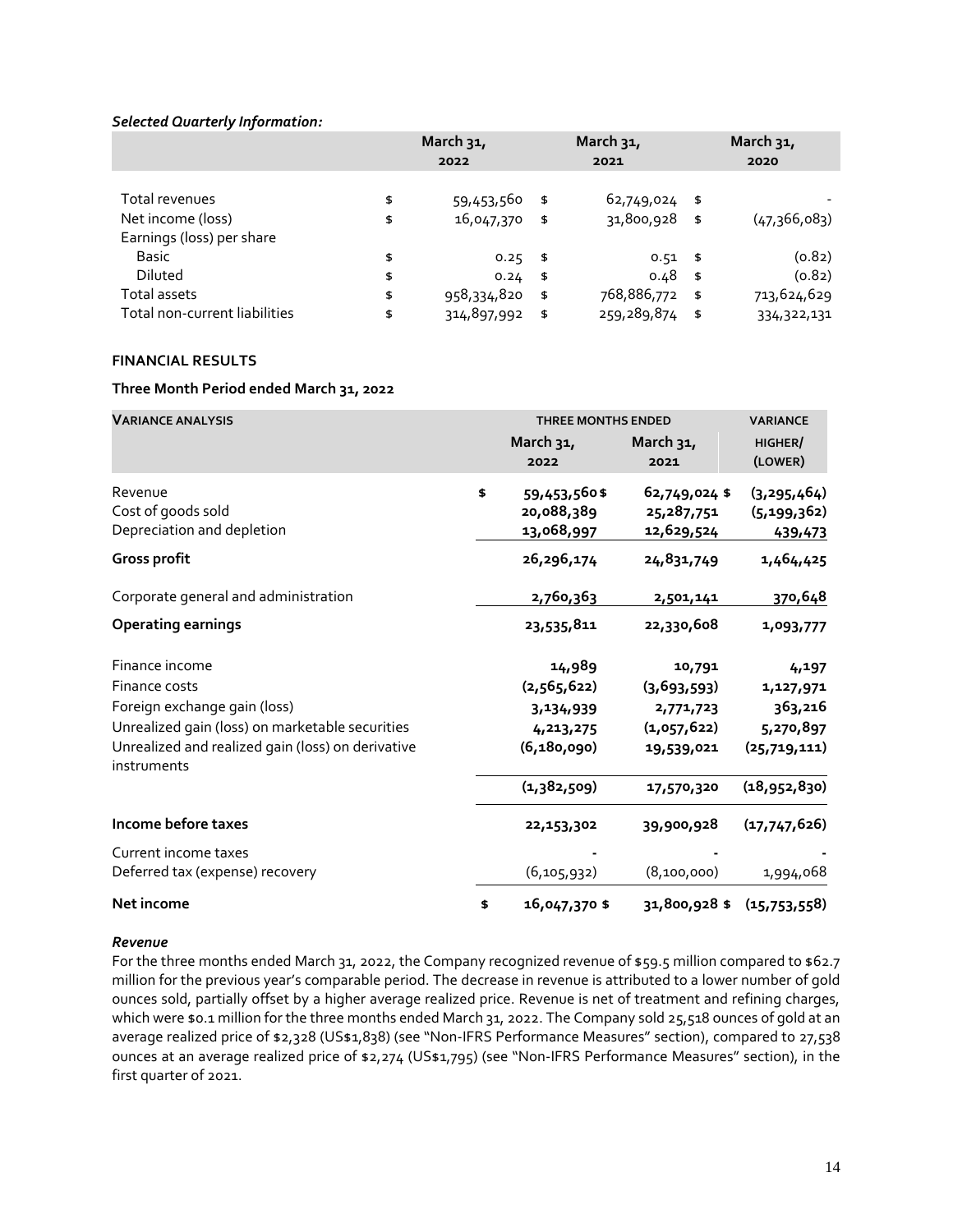#### *Cost of goods sold*

Cost of goods sold was \$20.1 million for the three months ended March 31, 2022 compared to \$25.3 million for the previous year's comparable period. The decrease in cost of goods sold is primarily attributed to the change in inventory.

#### *Depreciation and depletion*

Depreciation and depletion was \$13.1 million for the three months ended March 31, 2022 compared to \$12.6 million for the previous year's comparable period. Assets are depreciated on a straight-line basis over their useful life, or depleted on a units-of-production basis over the reserves to which they relate.

#### *Corporate general and administration*

For the three months ended March 31, 2022, the Company had corporate general and administrative costs of \$2.8 million compared to \$2.5 million for the previous year's comparable period. The increase is a result of \$0.2 million higher office and administrative costs than prior year comparable period as a result of increased usage. In addition, the Company reported salaries and benefits of \$1.1 million during the three month period ended March 31, 2022, versus \$1.0 million for the previous year's comparable period. Professional fees, which include legal, accounting and consulting costs are \$0.3 million for the three month period ended March 31, 2022 versus \$0.2 million for the previous year's comparable period. This is offset by lower share-based payments which were \$0.2 million lower than previous year's comparable period due to the number, value and vesting schedule of employee share unit issuances.

#### *Finance costs, net*

For the three months ended March 31, 2022, the Company recorded net finance costs of \$2.6 million compared to net finance costs of \$3.7 million for the previous year's comparable period. Finance costs are composed mostly of interest incurred on the Company's long-term debt facilities, and amortization of deferred financing charges. Finance costs were lower during the current period due to lower debt balances and lower effective interest rates compared to the previous year's comparable period.

#### *Foreign exchange gain (loss)*

The Company reported a gain on foreign exchange during the three month period ended March 31, 2022 of \$3.1 million compared to a gain of \$2.8 million in the previous year's comparable period. This is due to fluctuations in the Canadian dollar and US dollar exchange rate.

#### *Unrealized gain (loss) on marketable securities*

During the three month period ended March 31, 2022, the Company reported a gain in the fair value of marketable securities of \$4.2 million compared to a loss of \$1.1 million in the previous year's comparable period.

#### *Unrealized and realized gain (loss) on derivative instruments*

During the three month period ended March 31, 2022, the Company reported a loss in the fair value of derivative instruments of \$6.2 million compared to a gain of \$19.5 million in the previous year. Due to the decrease of the US dollar, partially offset by the strengthening gold price, the gold forwards contributed a gain of \$0.7 million, gold put options contributed a \$0.3 million loss and gold calls contributed a \$4.5 million loss. Due to a increase in the Company's share price over the period, the common stock purchase warrants had a \$2.1 million loss.

#### *Net income*

The Company reported net income of \$16.0 million (basic and diluted earnings per share of \$0.25 and \$0.24 respectively) for the three month period ended March 31, 2022, compared to net income of \$31.8 million (basic and diluted income per share of \$0.51 and \$0.48 respectively) for the previous year's comparable period. The decrease in net income for the three month period ended March 31, 2022 is the result of unrealized and realized loss on derivative instruments, partially offset by higher operating earnings, unrealized gains on marketable securities and deferred tax recovery.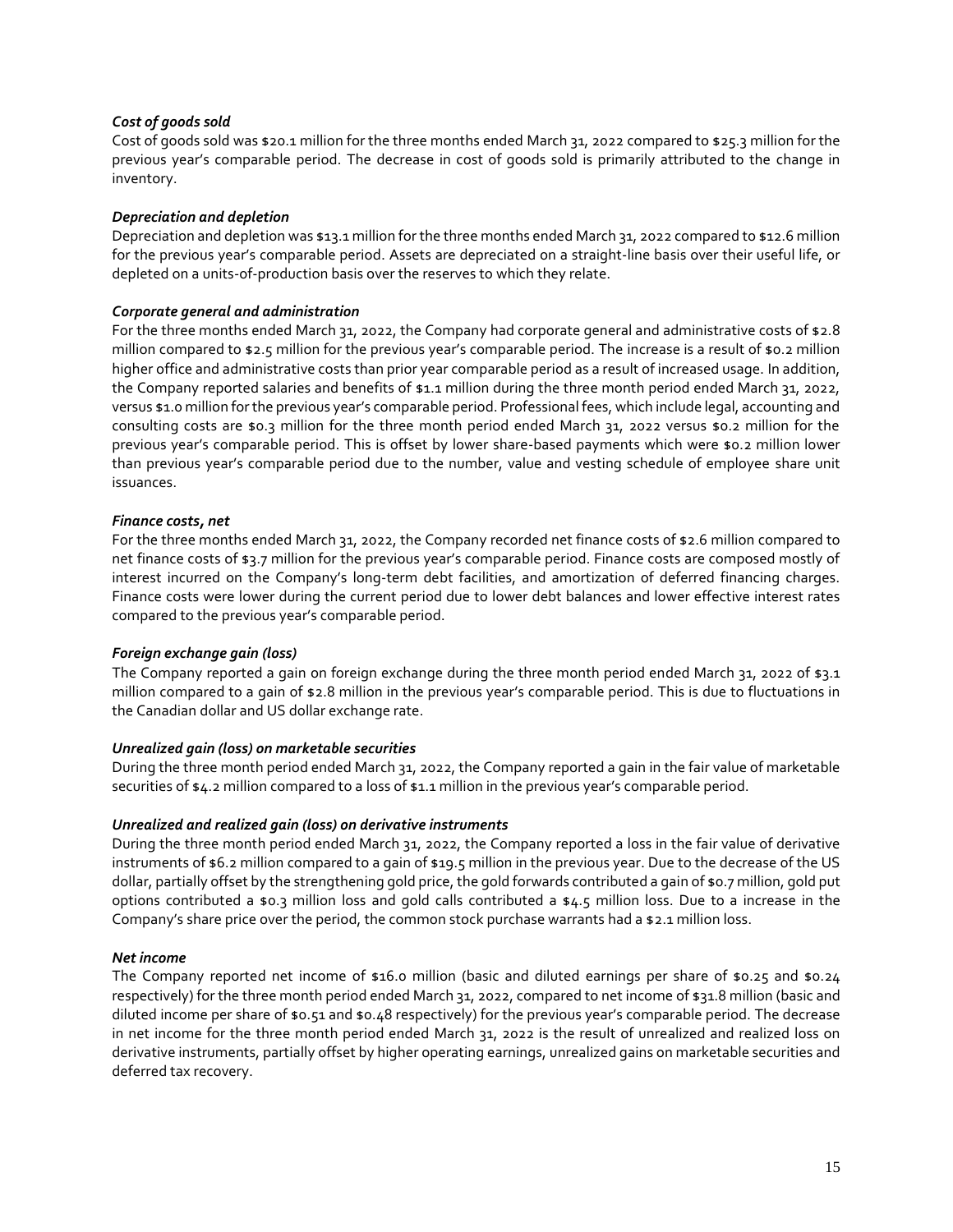Total assets increased by \$66.9 million from \$891.4 million to \$958.3 million during the period from January 1, 2022 to March 31, 2022. Current assets increased by \$47.4 million (see "Liquidity and Capital Resources" herein). Property, plant and equipment increased by \$17.3 million primarily due to \$9.2 million in net capitalized stripping costs. Exploration and evaluation assets increased by \$2.4 million due to continued exploration and evaluation expenditures. Total liabilities, primarily deferred premium, derivative instruments, deferred tax liabilities and longterm debt increased by \$33.2 million primarily due to draws from credit facilities to continue operations at the Eagle Gold Mine, partially offset by decreased accounts payable and accrued liabilities.

|                                   | 31 MAR 22    |           | 31 DEC 21     | 30 SEPT 21         | 30 JUNE 21      |
|-----------------------------------|--------------|-----------|---------------|--------------------|-----------------|
| <b>Total Revenues</b>             | \$59,453,560 |           | \$110,647,040 | \$119,548,442      | \$63,509,127    |
| Net income                        | \$16,047,370 |           | \$45,660,450  | \$<br>31,615,252   | \$<br>1,291,527 |
| Basic earnings per share          | \$<br>0.25   | \$        | 0.73          | \$<br>0.51         | \$<br>0.02      |
| Diluted earnings per share        | \$<br>0.24   | \$        | 0.69          | \$<br>0.48         | \$<br>0.02      |
|                                   | 31 MAR 21    | 31 DEC 20 |               | 30 SEPT 20         | 30 JUNE 20      |
| <b>Total Revenues</b>             | \$62,749,024 |           | \$98,221,599  | \$<br>80,526,228   | \$              |
| Net income (loss)                 | \$31,800,928 |           | \$54,851,137  | \$<br>20, 272, 444 | \$(12,865,589)  |
| Basic earnings (loss) per share   | \$<br>0.51   | \$        | 0.89          | \$<br>0.33         | \$<br>(0.21)    |
| Diluted earnings (loss) per share | \$<br>0.48   | \$        | 0.83          | \$<br>0.31         | \$<br>(0.21)    |

#### *Summary of Unaudited Quarterly Results:*

### <span id="page-16-0"></span>**LIQUIDITY AND CAPITAL RESOURCES**

At March 31, 2022, the Company had cash and cash equivalents of \$40.7 million (December 31, 2021 - \$31.3 million) and a working capital surplus of \$118.2 million (December 31, 2021 – \$62.8 million surplus). The increase in cash and cash equivalents of \$9.4 million over the year ended December 31, 2021, was due to financing activities (\$47.8 million increase in cash) from shares issued for cash and draws made on credit facilities and long term debt. This is partially offset by operating activities and changes in working capital including foreign exchange losses on cash balances (\$6.7 million decrease in cash) and investing activities (\$31.5 million decrease in cash) primarily from capital expenditures incurred at the Eagle Gold Mine.

The following table details the Company's expected remaining contractual cash flow requirements for its financial liabilities based on repayment or maturity periods as of March 31, 2022. The amounts presented are based on the contractual undiscounted cash flows, these balances may not agree with the carrying amounts on the condensed consolidated interim statements of financial position:

|                                             | $<$ 1 YEAR           | $1 - 3$ YEARS                  | $3 - 5$ YEARS                  | <b>MORE THAN 5</b><br><b>YEARS</b> | <b>TOTAL</b>     |
|---------------------------------------------|----------------------|--------------------------------|--------------------------------|------------------------------------|------------------|
| Non-derivatives:                            |                      |                                |                                |                                    |                  |
| Accounts payable and<br>accrued liabilities | 50,700,634<br>\$     | \$<br>$\overline{\phantom{a}}$ | \$<br>$\overline{\phantom{a}}$ | \$                                 | 50,700,634<br>\$ |
| Lease liability                             | 774,659              | 669,474                        | 1,749,886                      | 1,028,057                          | 4,222,076        |
| Debt                                        | 52,391,567           | 181,309,409                    | 12,379,332                     |                                    | 229,891,288      |
| Total                                       | \$103,866,859        | \$181,978,882                  | \$14,129,218                   | \$1,028,057                        | \$284,813,997    |
| Derivatives:                                |                      |                                |                                |                                    |                  |
| Derivative instruments                      |                      | 25,470,160                     |                                |                                    | 25,470,160       |
| <b>Total</b>                                | \$<br>$\blacksquare$ | \$181,978,882                  | \$<br>٠                        | \$                                 | \$25,470,160     |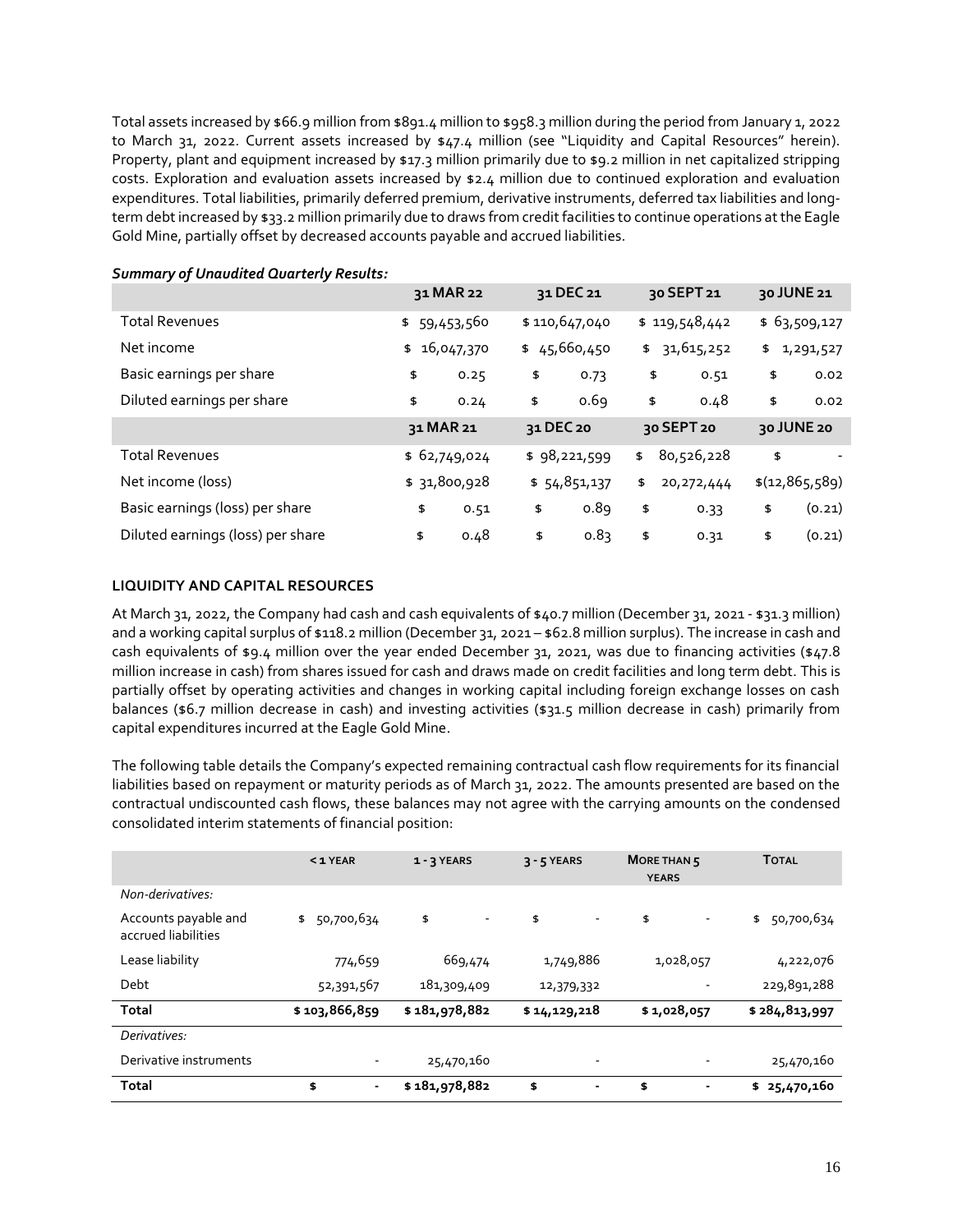The Company's future is currently dependent upon the existence and successful processing of economically recoverable mineral reserves to generate sufficient positive cashflows from operations to continue to fund the repayment of current debt which is \$52.4 million for the period April 1, 2022 to March 31, 2023. The Company periodically seeks financing to continue the exploration and evaluation of its exploration and evaluation assets, and to meet its future administrative requirements. Although the Company has been successful in raising funds to date, there can be no assurances that the steps management is taking, and will continue to take, will be successful in future reporting periods.

The Company is in the process of advancing certain mineral properties and the recoverability of the amounts shown for mineral properties and related deferred costs is dependent upon the ability of the Company to obtain the necessary financing to complete the development and/or upon future profitable production or proceeds from disposition of the mineral properties. The amounts shown as mineral property costs represent incurred costs to date and do not necessarily represent future values.

The Company holds the predominant amount of its cash in chequing and investment accounts at a major Canadian bank. The investment accounts predominantly invest in Government of Canada treasury bills.

# <span id="page-17-0"></span>**OPERATING ACTIVITIES**

During the three months ended March 31, 2022, operating activities, including non-cash working capital changes, used funding of \$6.7 million (\$12.7 million provided for the three months ended March 31, 2021). The year over year decrease in cash flows from operating activities is due to decrease working capital, offset by increases to net adjusted operating results.

#### <span id="page-17-1"></span>**RELATED PARTY TRANSACTIONS**

Related parties include key management personnel, Coeur Mining, Inc., the Board of Directors, close family members and enterprises which are controlled by these individuals as well as certain persons performing similar functions.

The remuneration of directors and key management of the Company for the three month periods ended March 31, 2022 and March 31, 2021 were as follows:

|                                                   | March $31$ ,<br>2022 | March $31$ ,<br>2021 |
|---------------------------------------------------|----------------------|----------------------|
| Salaries and other short term employment benefits | 933,163              | 1,232,100            |
| Share-based compensation                          | 454,919              | 900,126              |

#### <span id="page-17-2"></span>**OUTSTANDING SHARE DATA**

The authorized capital of the Company consists of an unlimited number of common shares without par value. As of May 10, 2022, the number of issued common shares was 64,010,541 (67,191,202 on a fully diluted basis).

As at May 10, 2022, there were 1,254,500 director, employee and consultant stock options outstanding with an exercise price ranging from \$8.05 to \$12.10 per share and expiring between December 9, 2022 and December 14, 2023. This represents approximately 2.0% of the issued and outstanding common shares. As at May 10, 2022, there were 203,500 restricted share units and 56,000 deferred shares units outstanding issued to directors, officers and employees of the Company. As at May 10, 2022, there were 1,666,667 warrants outstanding with an exercise price of \$9.375 per share and an expiration date of April 13, 2023.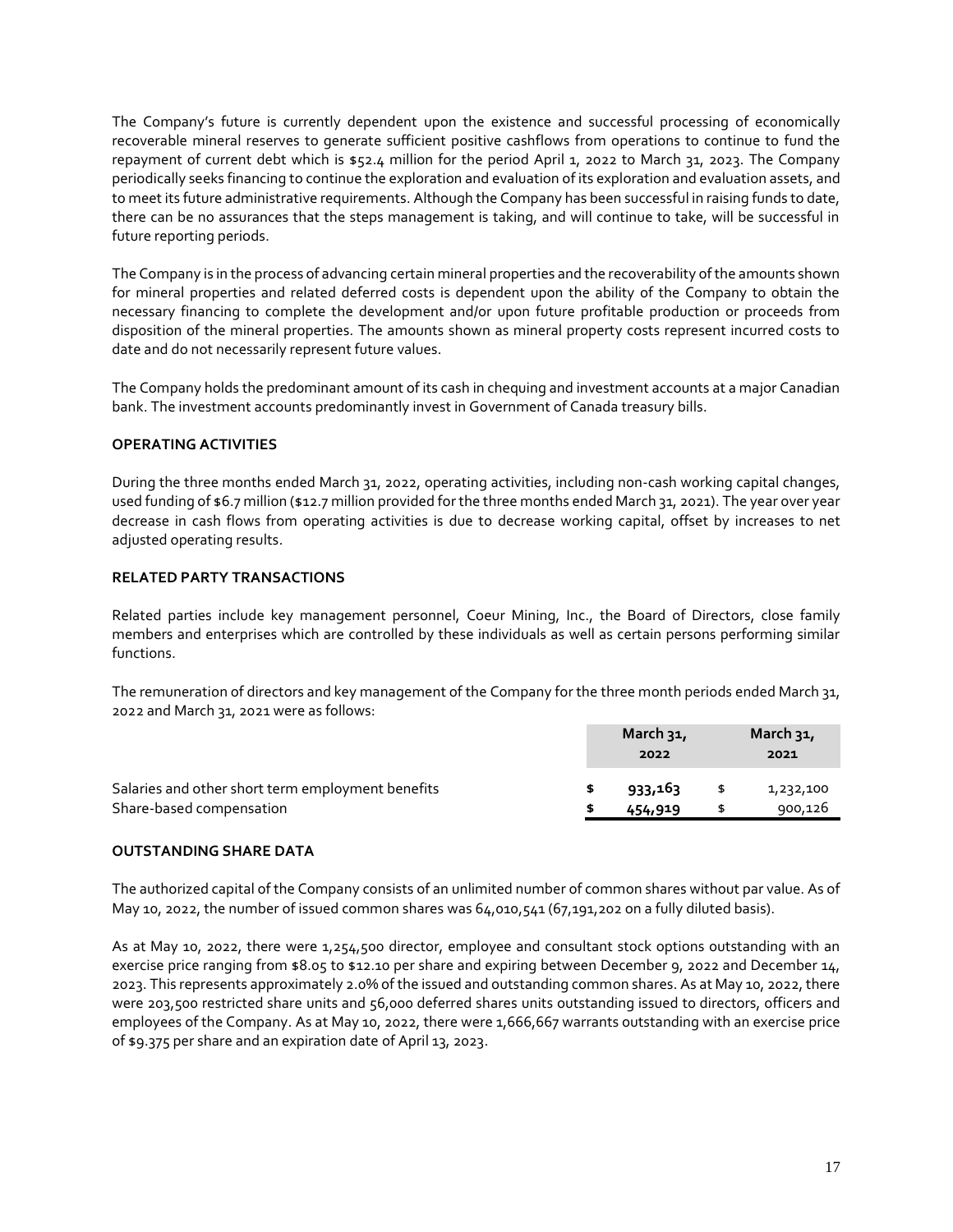#### <span id="page-18-0"></span>**RISK AND UNCERTAINTIES**

Operation, exploration and acquisition of mineral properties involves a number of risks and uncertainties, many of which are beyond the Company's control. In addition to the risks noted above, risks related to Financial Instruments as set forth in this MD&A and those risk factors described in the Company's audited MD&A for the year ended December 31, 2021 and Annual Information Form "AIF" dated March 24, 2022 which is available on SEDAR, special consideration should be given when evaluating trends, risk and uncertainties relating to the Company's business. Other factors may arise that are not currently foreseen by management of the Company that may present additional risks in the future. Current and prospective security holders of Victoria should carefully consider these risk factors

#### *International Conflict*

On February 24, 2022, Russia commenced a military invasion of Ukraine. In response, many jurisdictions have imposed strict economic sanctions against Russia and its interests, including Canada, the United States, the European Union, the United Kingdom, and others. While we do not have any operations in Ukraine or Russia, our business may be impacted by the ongoing conflict between Russia and Ukraine and the related economic sanctions. The conflict and economic sanctions may also give rise to additional indirect impacts, including increased fuel prices, supply chain challenges, logistics and transport disruptions and heightened cybersecurity disruptions and threats. Increased fuel prices and ongoing volatility of such prices may have adverse impacts on our costs of doing business.

# *Coronavirus ("COVID-19")*

The Company's business, operations and financial condition could be materially and adversely affected by the outbreak of epidemics or pandemics or other health crises, including the recent COVID-19 pandemic. To date, there have been a large number of temporary business closures, quarantines and a general reduction in consumer activity in a number of countries including Canada, where the Company operates. COVID-19 has caused various levels of governments to impose travel, gathering and other public health restrictions. While these restrictions are expected to be temporary and some have already been removed, the duration of the various disruptions to businesses locally and internationally and the related financial impact cannot be reasonably estimated at this time. Such public health crises can result in volatility and disruptions in the supply and demand for gold and other metals and minerals, global supply chains and financial markets, as well as declining trade and market sentiment and reduced mobility of people, all of which could affect commodity prices, interest rates, credit ratings, credit risk, share prices and inflation.

The risks to the Company of such public health crises also include risks to employee health and safety, shortages of employees, unavailability of contractors and subcontractors, a slowdown or temporary suspension of operations in geographic locations impacted by an outbreak, increased labor and fuel costs, regulatory changes, political or economic instabilities or civil unrest. At this point, the full extent to which COVID-19 will or may impact the Company is uncertain and these factors are beyond the Company's control; however, it is possible that COVID-19 and its related impacts may impact the Company's operating and exploration activities and ability to service its debt obligations or obtain financial resources, and over a longer term may have a material adverse effect on the Company's business, results of operations and financial condition.

The Company continues to monitor its ability to access refining operations run by third parties, whom could be subject to any of their own operational restrictions. The Company has implemented various measures to help protect its employees, contractors and communities. To date, the Company's Eagle Mine continues to operate and mining operations have been deemed an essential service in the Yukon. The Company has and continues to engage in discussions with Yukon government and local First Nations, to adjust to the dynamic conditions.

#### *Fair value of financial instruments*

The carrying values for primary financial instruments, including cash and cash equivalents, accounts receivable, and accounts payable and accrued liabilities, approximate fair values due to their short-term maturities.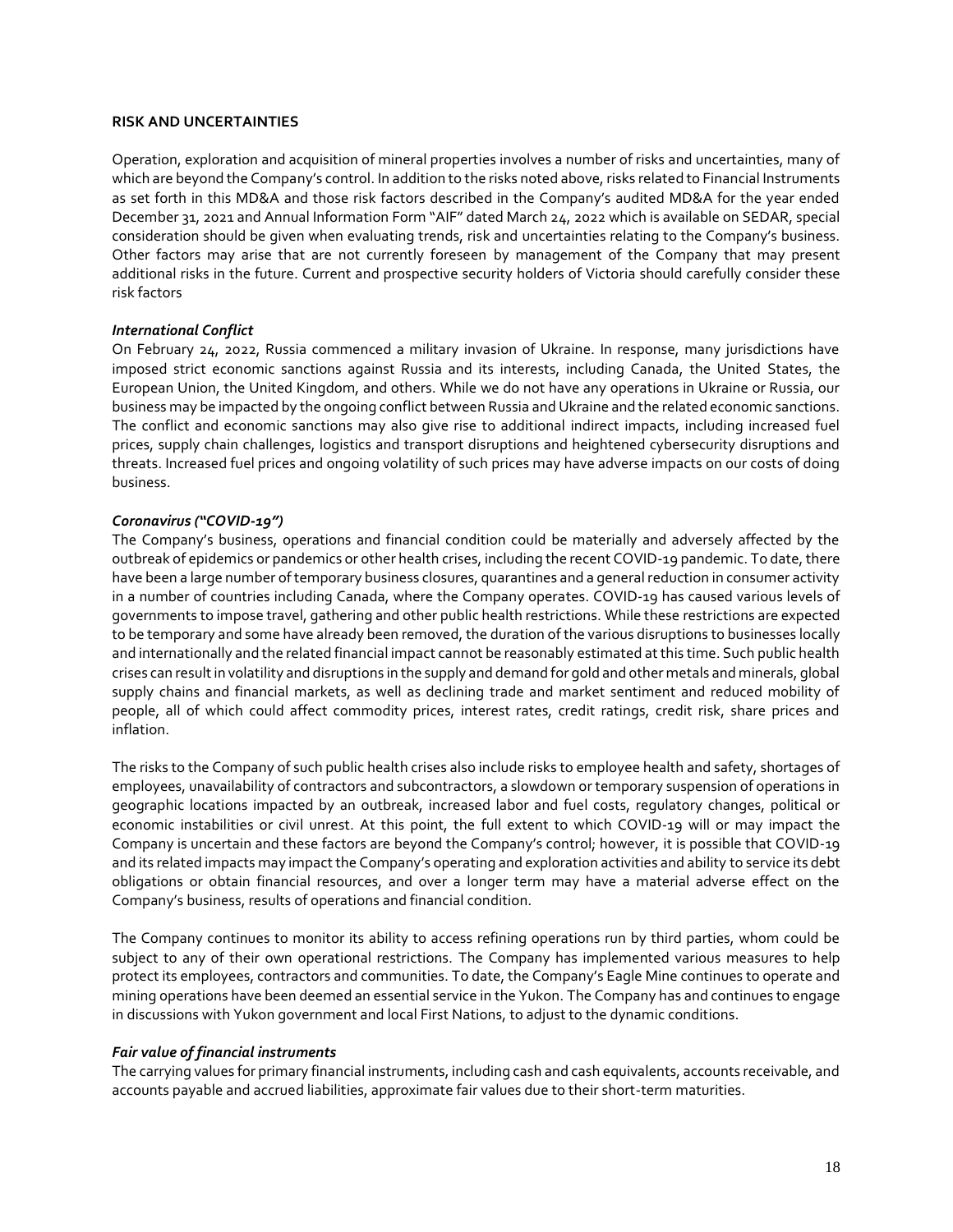#### *Risk exposure is summarized as follows:*

(a) Credit risk

Certain of the Company's financial assets are exposed to a degree of credit risk. The Company endeavours to mitigate credit risk by holding its cash and cash equivalents as cash deposits and short-term government treasury funds with major commercial banks.

Credit risk relating to accounts receivable and restricted cash arises from the possibility that any counterparty to an instrument fails to perform. The Company's accounts receivables include GST, HST and trade receivables. Restricted cash is comprised of reclamation bonds. Reclamation bonds reflect non-interest bearing cash deposits held with governmental agencies representing the state of Nevada, held by Wells Fargo. The Company does not feel there is significant counterparty risk that could have an impact on the fair value of cash and cash equivalents, restricted cash and receivables. The maximum exposure is limited to amounts of cash and cash equivalents, restricted cash and receivables on the statement of financial position.

(b) Liquidity risk

Liquidity risk is the risk that the Company will not be able to meet its financial obligations as they fall due. The Company manages liquidity risk through the management of its capital structure and financial leverage. Accounts payables and accrued liabilities are due within the current operating period, from April 1, 2022 through June 30, 2022.

- (c) Market risk
	- I. Interest rate risk

Interest rate risk is the impact that changes in interest rates could have on the Company's investments and liabilities. The Company's cash balances are not subject to significant interest rate risk as balances are current. The Credit Facilities are subject to a variable LIBOR rate. Significant changes in the LIBOR rate could have a significant impact on the Company's loans payable balance in the condensed consolidated interim statements of financial position and interest expense on debt facilities in the condensed consolidated interim statements income and comprehensive income.

II. Foreign currency risk

The Company incurs minimal exploration expenditures in the United States and holds a portion of its restricted cash and cash and cash equivalents in US dollars. The Company also has debt facilities in US dollars. The Company funds certain construction expenditures in US dollars. This gives rise to a risk that its US dollar expenditures and US dollar cash holdings may be adversely impacted by fluctuations in foreign exchange. The Company does not currently undertake currency hedging activities.

III. Price risk

The Company's financial assets and liabilities are exposed to price risk with respect to commodity prices and prices of the Company's equity investments. The price risk on equity investments is limited due to the nature and low balance of the Company's holdings. Commodity price risk refers to the potential adverse impact on earnings and economic value due to commodity price movements and volatilities. The Company purchased gold put and call options (*Note 12*) under the Company's hedging policy that was adopted by the Board and continues to monitor prices of precious minerals to determine the appropriate course of action to be taken.

There has been no significant change in the risk factors affecting the Company on a period over period basis.

Where prudent, the Company uses insurance, derivative instruments and other methods to mitigate risks.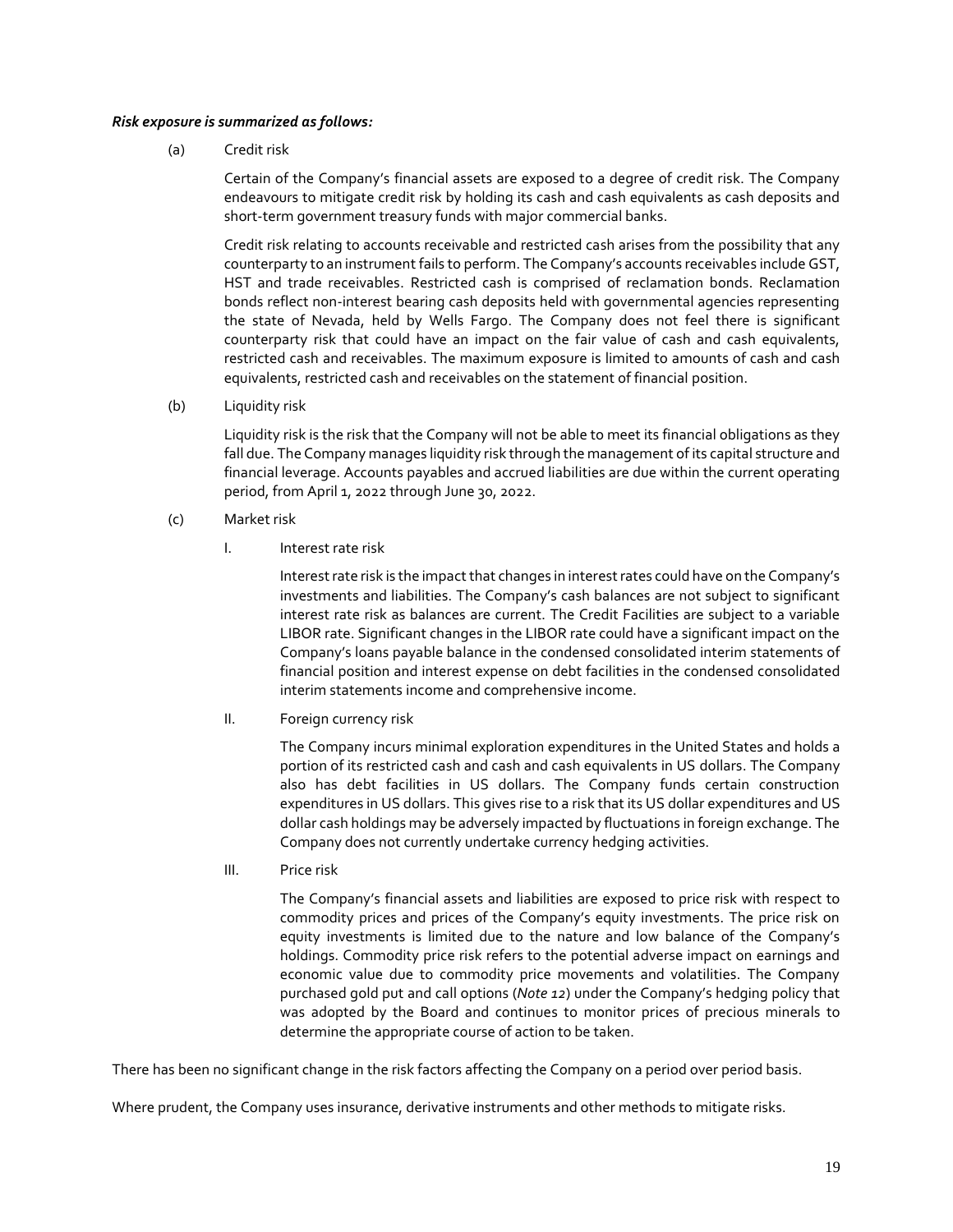#### <span id="page-20-0"></span>**CONTRACTUAL COMMITMENTS**

The Company has no contractual commitments, other than leases of offices and equipment entered into in the normal course of business (*Note 10* of the accompanying condensed consolidated interim financial statements for the three month period ended March 31, 2022). All mineral property agreement commitments are at the option of the Company and the Company can terminate the agreements prior to being required to make payments on the properties.

# <span id="page-20-1"></span>**FOREIGN CURRENCY TRANSLATION**

The Company's operations are entirely in Canada and the functional currency is considered to be the Canadian dollar. The presentation currency of the Company is CAD. The Company's Canadian operations have debt denominated in USD which is subject to fluctuations in the exchange rates (USD/CAD). There is a natural off-set with the USD denominated gold sales the Company earns. Accordingly, fluctuations in the exchange rates (USD/CAD) may impact the consolidated results of operations and the consolidated reported net assets. The effect of changes in currency fluctuations from the functional currency to the presentation currency on the operations' net assets is recorded in the Company's shareholders' equity as a cumulative translation adjustment.

# <span id="page-20-2"></span>**OFF-BALANCE SHEET TRANSACTIONS**

During the most recent three months ended March 31, 2022, and up to the date of this report, the Company had no off-balance sheet transactions.

# <span id="page-20-3"></span>**CRITICAL ACCOUNTING ESTIMATES AND ACCOUNTING CHANGES**

The Corporation's unaudited condensed consolidated interim financial statements are prepared in accordance with International Financial Reporting Standards ("IFRS") as issued by the International Accounting Standards Board. The significant accounting policies applied and recent accounting pronouncements are described in (*Note 3*) of the Corporation's consolidated financial statements for the year ended December 31, 2021. There have been no changes from the accounting policies applied in the December 31, 2021 financial statements.

The critical accounting estimates and judgements applied in the preparation of the Company's condensed consolidated interim financial statements for the three month period ended March 31, 2022 are consistent with those applied and disclosed in the audited consolidated financial statements for the year ended December 31, 2021. For related details, please refer to the Company's consolidated financial statements, which are available on the Company's website and on SEDAR.

# <span id="page-20-4"></span>**FINANCIAL INSTRUMENTS**

The Company's financial instruments consist of cash and cash equivalents, restricted cash, accounts receivable, loan receivable, accounts payable and accrued liabilities and reclamation bonds. Unless otherwise noted, it is management's opinion that the Company is not exposed to significant interest or credit risks arising from these financial instruments. The reclamation bonds are held with a state of Nevada governmental institution and the Government of Yukon and represent restricted cash, which will be returned to the Company upon the satisfactory completion of reclamation obligations. The reclamation bonds and certain of the Company's cash and cash equivalents, accounts receivable, accounts payable and accrued liabilities are denominated in USD\$ leading to currency risk arising from fluctuations in the CAD\$ and USD\$ exchange rate. The fair value of these financial instruments approximates their carrying values due to the short-term nature of these instruments.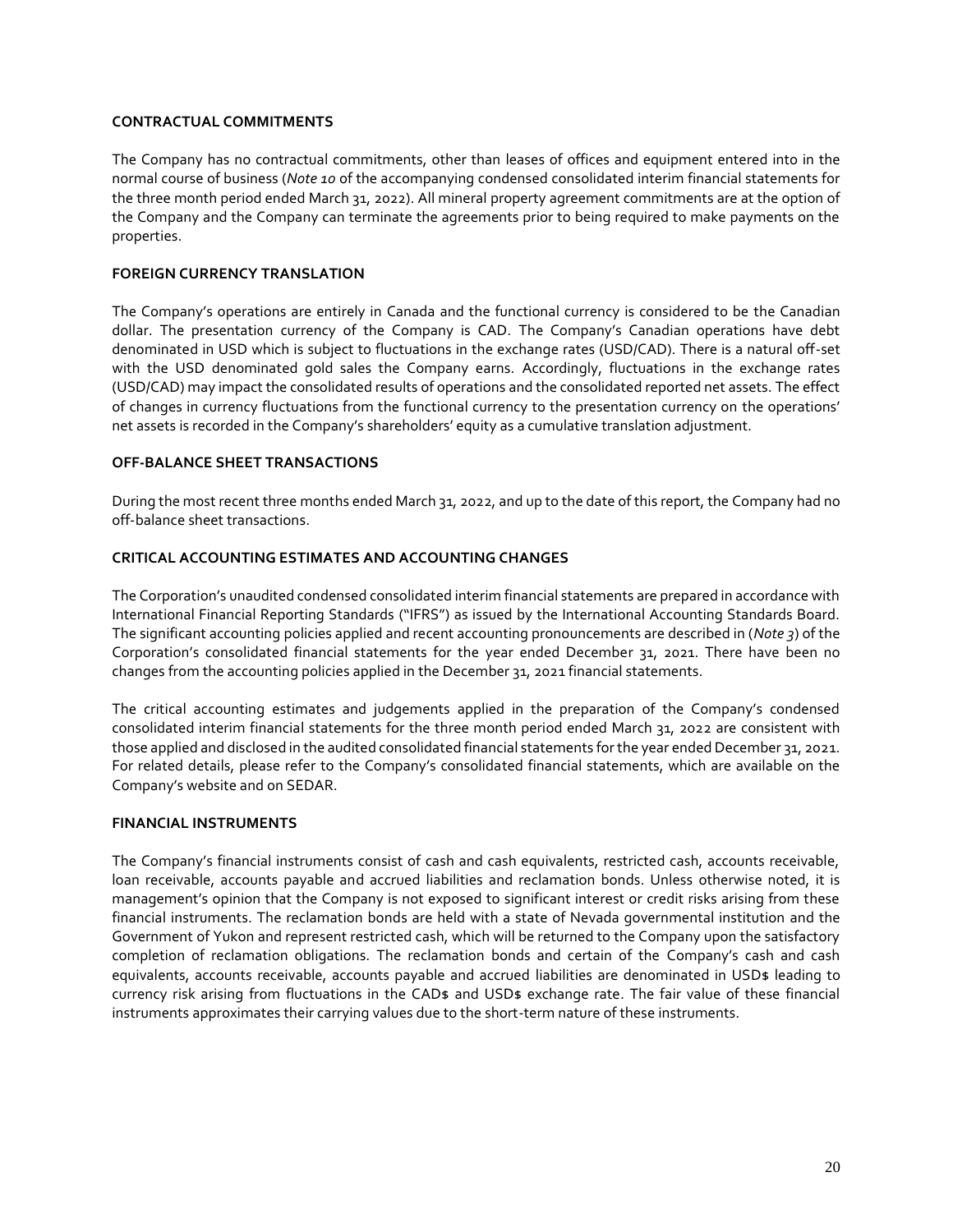# <span id="page-21-0"></span>**NON-IFRS PERFORMANCE MEASURES**

#### **Average realized price per ounce of gold sold**

Average realized price per ounce of gold sold is a non-IFRS measure and does not constitute a measure recognized by IFRS and does not have a standardized meaning defined by IFRS. Average realized price per ounce of gold sold is calculated by dividing gold sales proceeds received by the Company for the relevant period by the ounces of gold sold. It may not be comparable to information in other gold producers' reports and filings.

|                                                           | <b>THREE MONTHS ENDED</b> |              |    |            |  |
|-----------------------------------------------------------|---------------------------|--------------|----|------------|--|
|                                                           |                           | March 31,    |    | March 31,  |  |
|                                                           | 2022                      |              |    | 2021       |  |
| Revenue per financial statements                          | \$                        | \$59,453,560 | \$ | 62,749,024 |  |
| Treatment and refining charges                            |                           | 144,748      |    | 131,676    |  |
| Less: Silver revenue from mining operations               |                           | (200, 525)   |    | (260,370)  |  |
| Gold revenue from mining operations (a)                   | \$                        | \$59,397,783 | \$ | 62,620,330 |  |
| Ounces of gold sold (b)                                   |                           | 25,518       |    | 27,538     |  |
| Average realized price gold sold C\$ (c)=(a)/(b)          | \$                        | \$2,328      | \$ | 2,274      |  |
| Average $1 \cup S$ \$ $\rightarrow$ C\$ exchange rate (d) |                           | 1.2663       |    | 1.2666     |  |
| Average realized price gold sold US\$ (c)/(d)             | \$                        | \$1,838      | \$ | 1,795      |  |

# **Cash costs per ounce of gold sold**

Cash cost per ounce of gold sold is a non-IFRS performance measure and does not constitute a measure recognized by IFRS and does not have a standardized meaning defined by IFRS. Cash cost per ounce may not be comparable to information in other gold producers' reports and filings. The Company has included this non-IFRS performance measure throughout this document as Victoria believes that this generally accepted industry performance measure provides a useful indication of the Company's operational performance. The Company believes that certain investors use this information to evaluate the Company's performance and ability to generate cash flow. Accordingly, it is intended to provide additional information and should not be considered in isolation or as a substitute for measures of performance prepared in accordance with IFRS. The following table provides a reconciliation of total cash costs per ounce of gold sold to cost of goods sold per the financial statements for the three months and year ended March 31, 2022.

|                                                                   | <b>THREE MONTHS ENDED</b> |              |                      |            |
|-------------------------------------------------------------------|---------------------------|--------------|----------------------|------------|
|                                                                   | March 31,<br>2022         |              | March $31$ ,<br>2021 |            |
| Cost of goods sold per financial statements                       | \$                        | 20,088,389   | \$                   | 25,287,751 |
| Treatment and refining charges                                    |                           | 144,748      |                      | 131,676    |
| Less: Site share-based compensation                               |                           | (58, 192)    |                      | (294, 375) |
| Less: Silver revenue from mining operations                       |                           | (200, 525)   |                      | (260, 370) |
| Cash costs (a)                                                    | \$                        | \$19,974,420 | \$                   | 24,864,682 |
| Ounces of gold sold (b)                                           |                           | 25,518       |                      | 27,538     |
| Cash costs per ounce of gold sold $Cs$ (c)=(a)/(b)                | \$                        | 78วุ         | \$                   | 903        |
| Average $1 \text{ US} \$ \rightarrow \text{Cs}$ exchange rate (d) |                           | 1.2663       |                      | 1.2666     |
| Cash costs per ounce of gold sold US\$ (c)/(d)                    | \$                        | 618          | \$                   | 713        |

#### **All-in sustaining costs**

All-in sustaining costs ("AISC") include mine site operating costs, sustaining capital, mine site exploration expenditures, reclamation and remediation costs (including accretion and amortization), lease payments related to the mine operations and corporate general and administration expenses. The Company believes that this measure represents the total costs of producing gold from current operations and provides Victoria and other stakeholders with additional information that illustrates the Company's operational performance and ability to generate cash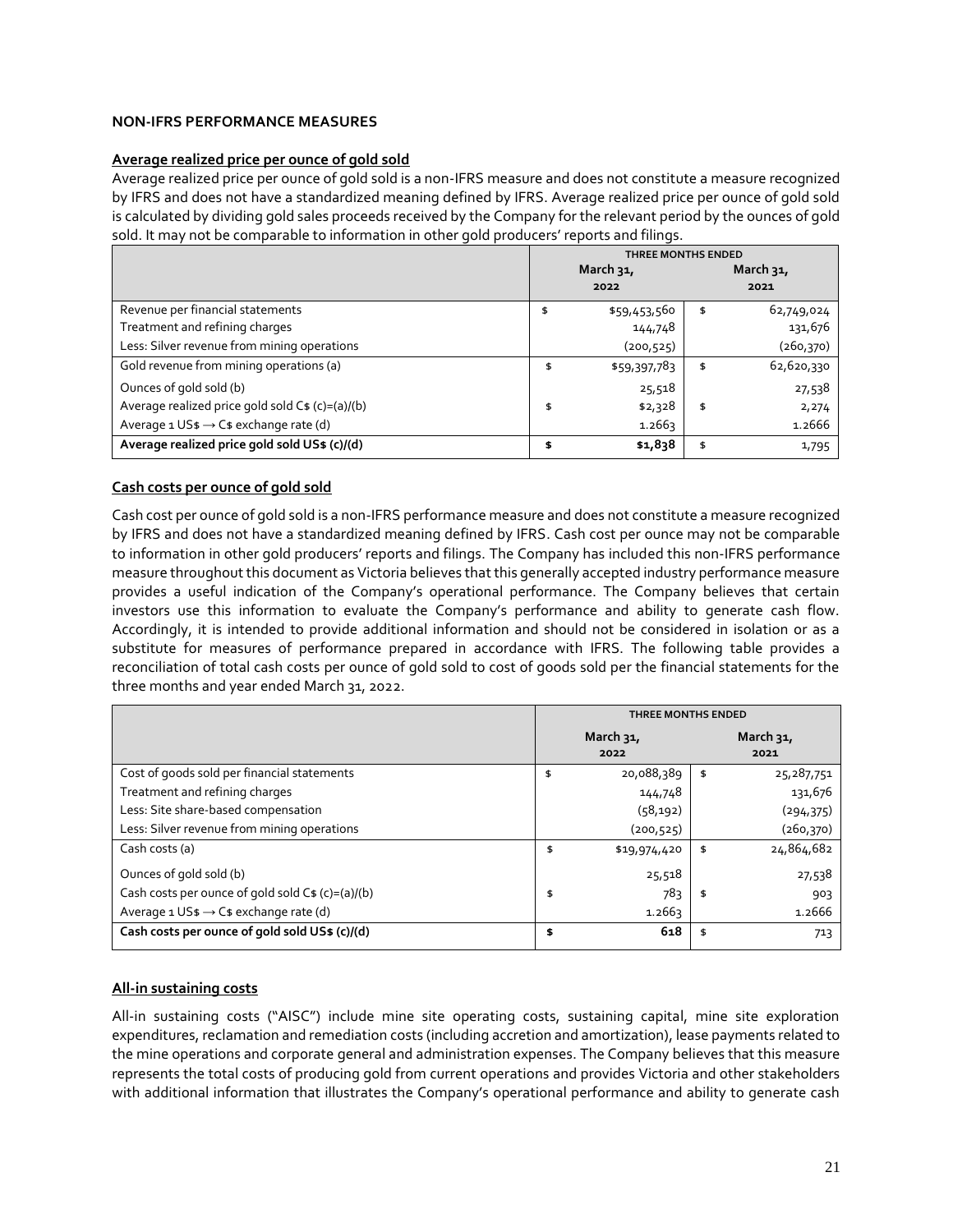flow. This cost measure seeks to reflect the full cost of gold production from current operations on a per-ounce of gold sold basis. Depreciation and depletion, new project and growth capital, growth exploration, financing costs including interest expense, income tax and Yukon mining tax are not included in AISC.

|                                                           | <b>THREE MONTHS ENDED</b> |              |                   |            |
|-----------------------------------------------------------|---------------------------|--------------|-------------------|------------|
|                                                           | March 31,<br>2022         |              | March 31,<br>2021 |            |
| Total cash costs                                          | \$                        | \$19,974,420 | \$                | 24,864,682 |
| Sustaining capital <sup>(1)</sup>                         |                           | 25,665,547   |                   | 27,694,195 |
| Accretion on reclamation provision                        |                           | 173,371      |                   | 76,662     |
| Corporate general and administration costs <sup>(2)</sup> |                           | 2,552,093    |                   | 2,474,334  |
| Payment of lease liabilities                              |                           | 227,952      |                   | 224,628    |
| All-in Sustaining costs (AISC) (a)                        | \$                        | \$48,593,383 | \$                | 55,334,501 |
| Ounces of gold sold (b)                                   |                           | 25,518       |                   | 27,538     |
| AISC $C$ \$ (c)=(a)/(b)                                   | \$                        | 1,904        | \$                | 2,009      |
| Average $1 \cup S$ \$ $\rightarrow$ C\$ exchange rate (d) |                           | 1.2663       |                   | 1.2666     |
| AISC US\$ (c)/(d)                                         | \$                        | 1,504        | \$                | 1,586      |

*(1) Sustaining capital of \$25.7 million for the three months ended March 31, 2022 are related to \$7.3 million for the cash component of capitalized stripping activities, and \$18.4 million for sustaining equipment and infrastructure expenditures. Non-sustaining growth exploration of \$3.3 million relating to the Eagle Deep drilling for the three months ended March 31, 2022 have been excluded from AISC.*

*(2) Corporate general and administration costs is net of amortization for the three months and year ended March 31, 2022.*

# **Free cash flow**

Free cash flow is a non-IFRS performance measure with no standardized meaning under IFRS. Free cash flow is calculated by taking net cash from operating activities less cash flows from (used in) investing activities (primarily consisting of sustaining capital and capitalized stripping costs) and interest paid. Free cash flow per share is calculated by dividing free cash flow by the weighted average number of shares outstanding for the period.

|                                                                             | <b>THREE MONTHS ENDED</b> |                |    |                   |  |
|-----------------------------------------------------------------------------|---------------------------|----------------|----|-------------------|--|
|                                                                             | March 31,<br>2022         |                |    | March 31,<br>2021 |  |
| Net cash flows from (used) in operating activities per financial statements | \$                        | (6,728,449)    | \$ | 12,719,435        |  |
| Net cash flows (used) in investing activities                               |                           | (31, 499, 085) |    | (31, 115, 940)    |  |
| Interest (paid)                                                             |                           | (1,728,849)    |    | (2,637,898)       |  |
| Free cash flow (deficiency) (a)                                             | \$                        | (39, 956, 383) | \$ | (21,034,404)      |  |
| Weighted average number of shares (b)                                       |                           | 63,353,399     |    | 62,127,751        |  |
| Per share data                                                              |                           |                |    |                   |  |
| Free cash flow (deficiency) (a)/(b)                                         | \$                        | (0.63)         |    | (0.34)            |  |

# **EBITDA**

Earnings before interest, taxes and depreciation and amortization ("EBITDA") is a non-IFRS financial measure which excludes the following items from net income: finance costs, finance income, income taxes, capital asset depreciation and depletion, equity-settled share-based compensation expense and gains/losses on assets, liabilities and investment dispositions. The Company believes that, in addition to conventional measures prepared in accordance with IFRS, the Company and certain investors use EBITDA as an indicator of Victoria's ability to generate liquidity by producing operating cash flow to fund working capital needs, service debt obligations and fund capital expenditures. EBITDA is intended to provide additional information to investors and analysts and does not have any standardized definition under IFRS, and should not be considered in isolation or as a substitute for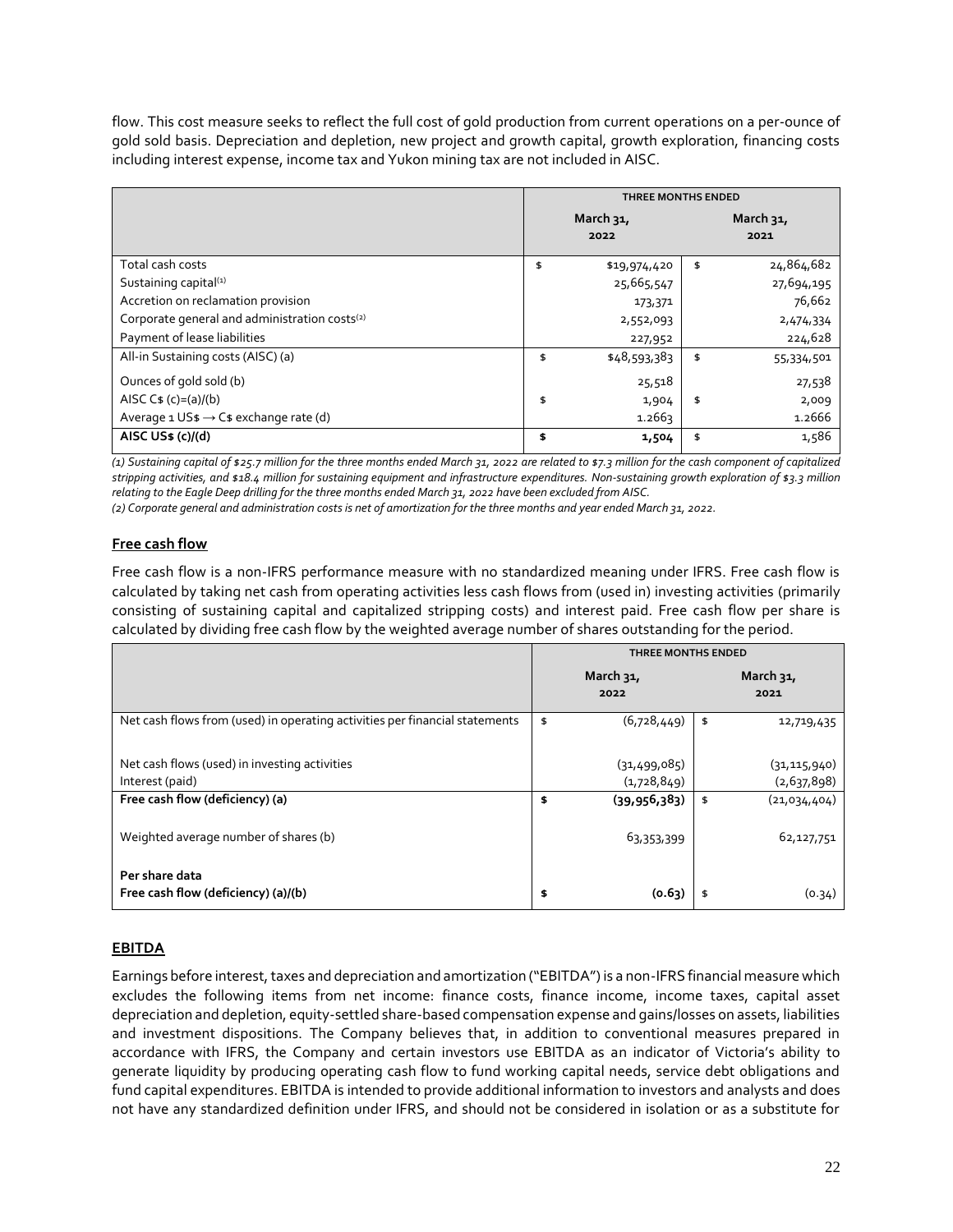measures of performance prepared in accordance with IFRS. EBITDA excludes the impact of cash costs of financing activities and taxes, and the effects of changes in operating working capital balances, and therefore are not necessarily indicative of operating profit or cash flow from operations as determined under IFRS. Other producers may calculate EBITDA differently. The following table provides a reconciliation of net income in the Company's consolidated financial statements to EBITDA.

|                                     | <b>THREE MONTHS ENDED</b> |              |                   |            |
|-------------------------------------|---------------------------|--------------|-------------------|------------|
|                                     | March 31,<br>2022         |              | March 31,<br>2021 |            |
| Net income per financial statements | \$                        | 16,047,370   | \$                | 31,800,928 |
| Adjustments for:                    |                           |              |                   |            |
| Income and mining tax expense       |                           | 6,105,932    |                   | 8,100,000  |
| Depreciation and depletion          |                           | 13,068,997   |                   | 12,629,524 |
| Amortization                        |                           | 26,807       |                   | 26,807     |
| Share-based payments                |                           | 468,646      |                   | 900,126    |
| Finance costs                       |                           | 2,565,622    |                   | 3,693,593  |
| Finance income                      |                           | (14, 989)    |                   | (10,791)   |
| <b>EBITDA</b>                       | \$                        | \$38,268,384 | \$                | 57,140,187 |

# <span id="page-23-0"></span>**INTERNAL CONTROL OVER FINANCIAL REPORTING**

The President and Chief Executive Officer and Chief Financial Officer of the Company are responsible for designing internal controls over financial reporting or causing them to be designed under their supervision in order to provide reasonable assurance regarding the reliability of financial reporting and the preparation of consolidated financial statements for external purposes in accordance with IFRS. The Company's internal control framework was designed based on the Internal Control - Integrated Framework (2013) issued by the Committee of Sponsoring Organizations of the Treadway Commission.

There was no change in the Company's internal controls over financial reporting that occurred during the first quarter of 2022 that has materially affected, or is reasonably likely to materially affect, the Company's internal controls over financial reporting.

# **Disclosure Controls and Procedures**

Disclosure controls and procedures have been designed to provide reasonable assurance that all relevant information required to be disclosed by the Company is accumulated and communicated to senior management as appropriate to allow timely decisions regarding required disclosure. The Company's President and Chief Executive Officer and Chief Financial Officer have concluded, based on their evaluation of the design and operating effectiveness of the disclosure controls and procedures, that as of March 31, 2022, the Company's disclosure controls and procedures have been designed and operate effectively to provide reasonable assurance that material information is made known to them by others within the Company.

# **Limitations of Controls and Procedures**

The Company's management, including the Chief Executive Officer and President and Chief Financial Officer, believe that any internal controls over financial reporting and disclosure controls and procedures, no matter how well designed, can have inherent limitations. Therefore, even those systems determined to be effective can provide only reasonable assurance that the objectives of the control system are met.

# <span id="page-23-1"></span>**QUALIFIED PERSONS**

The technical content of Victoria's MD&A has been reviewed and approved by Paul D. Gray, P. Geo., the Company's Qualified Person as defined by National Instrument ("NI") 43-101.